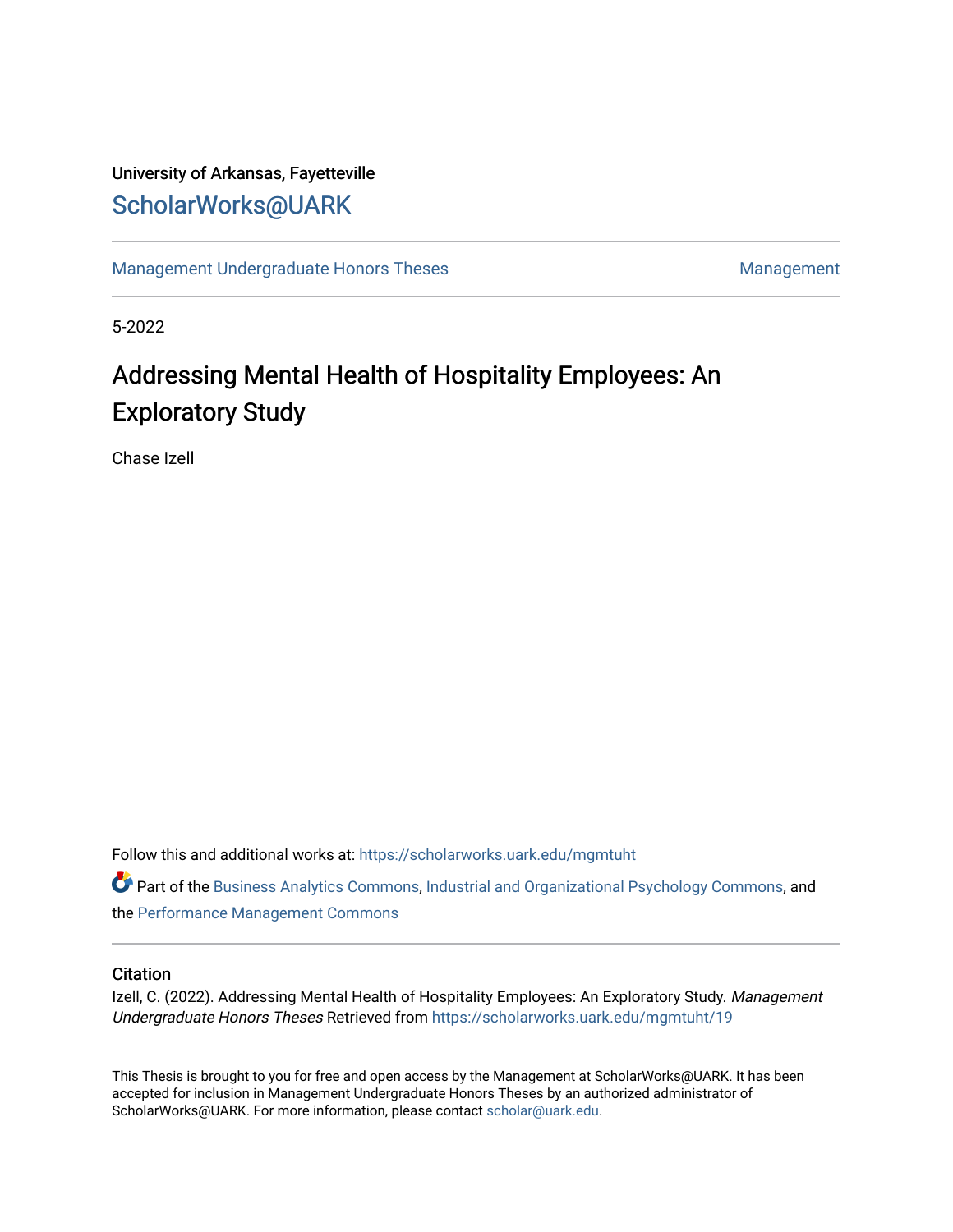### **Addressing Mental Health of Hospitality Employees: An Exploratory Study**

**by**

**Chase A. Izell**

**Advisor: Dr. Kelly A. Way**

**An Honors Thesis in partial fulfillment of the requirements for the degree Bachelor of Science in Business Administration in Business Management.**

> **Sam M. Walton College of Business University of Arkansas Fayetteville, Arkansas**

> > **May 13, 2022**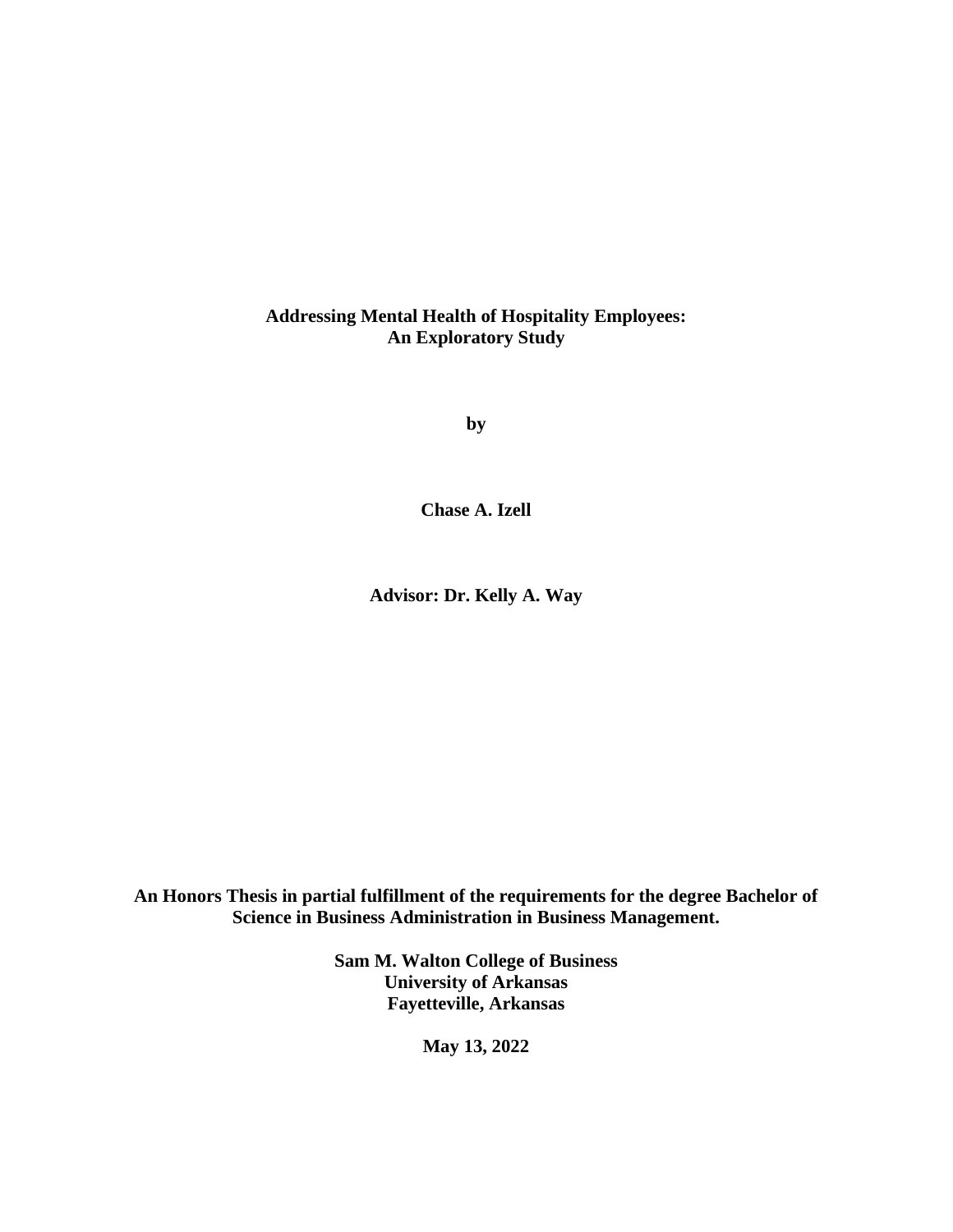# **Table of Contents**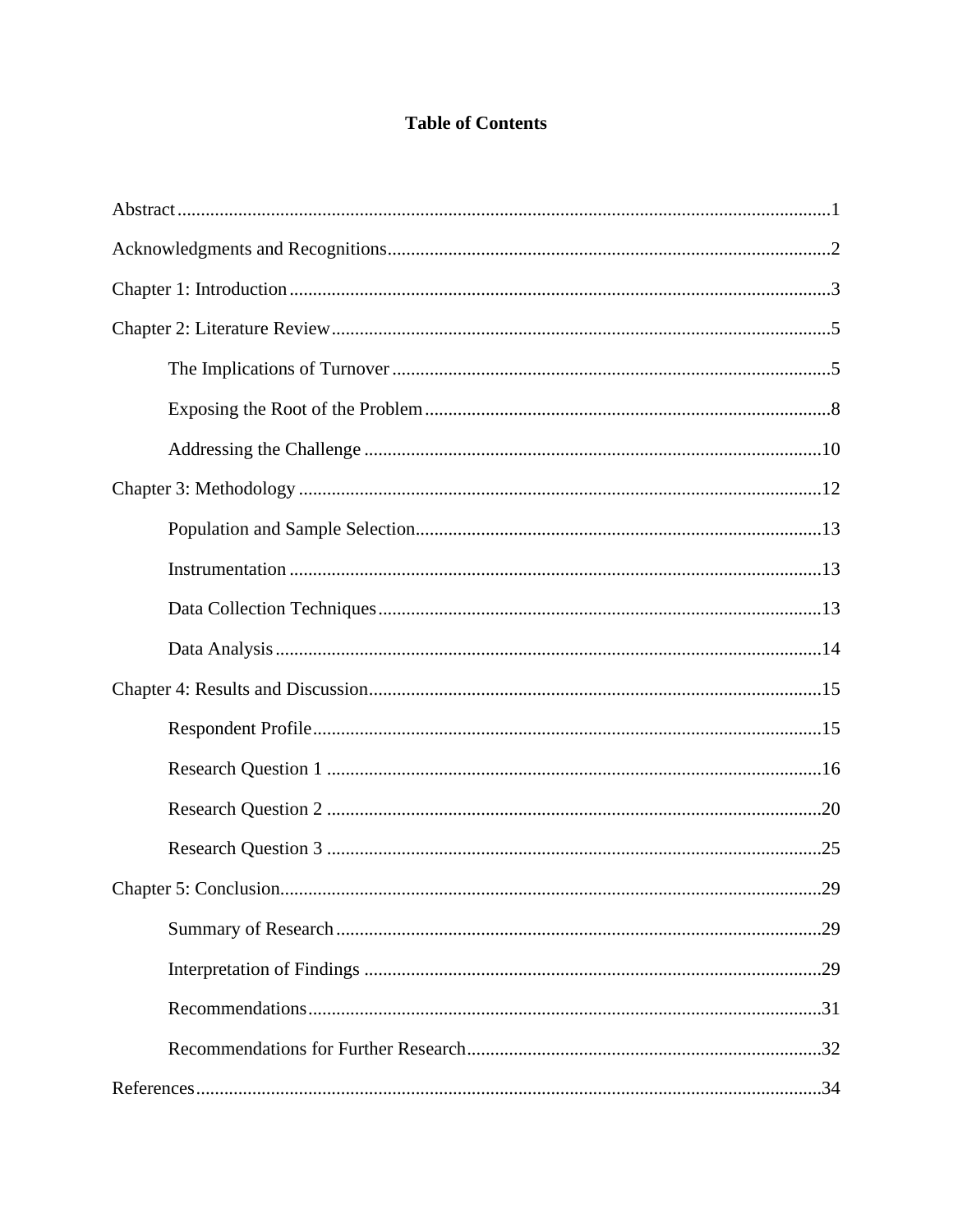#### **Abstract**

Exacerbated by a global pandemic, mental health challenges within hospitality professionals are an area of growing prevalence and concern for the industry. Historically unaddressed, these issues are continuing to impact the morale of essential talent which is promoting a culture of turnover that defines the industry today. Aside from the direct costs incurred by voluntary employee termination, the indirect costs to workplace culture and guest satisfaction have furthered the overall financial impact of a largely untreated problem. The objective of this research is to provide evidence of declining mental health in the hospitality industry while illuminating the key contributors to such decline within the workplace and evaluating the receptivity to a series of presented initiatives that hospitality companies can use to address the challenge.

Keywords: hospitality, workplace culture, mental health, turnover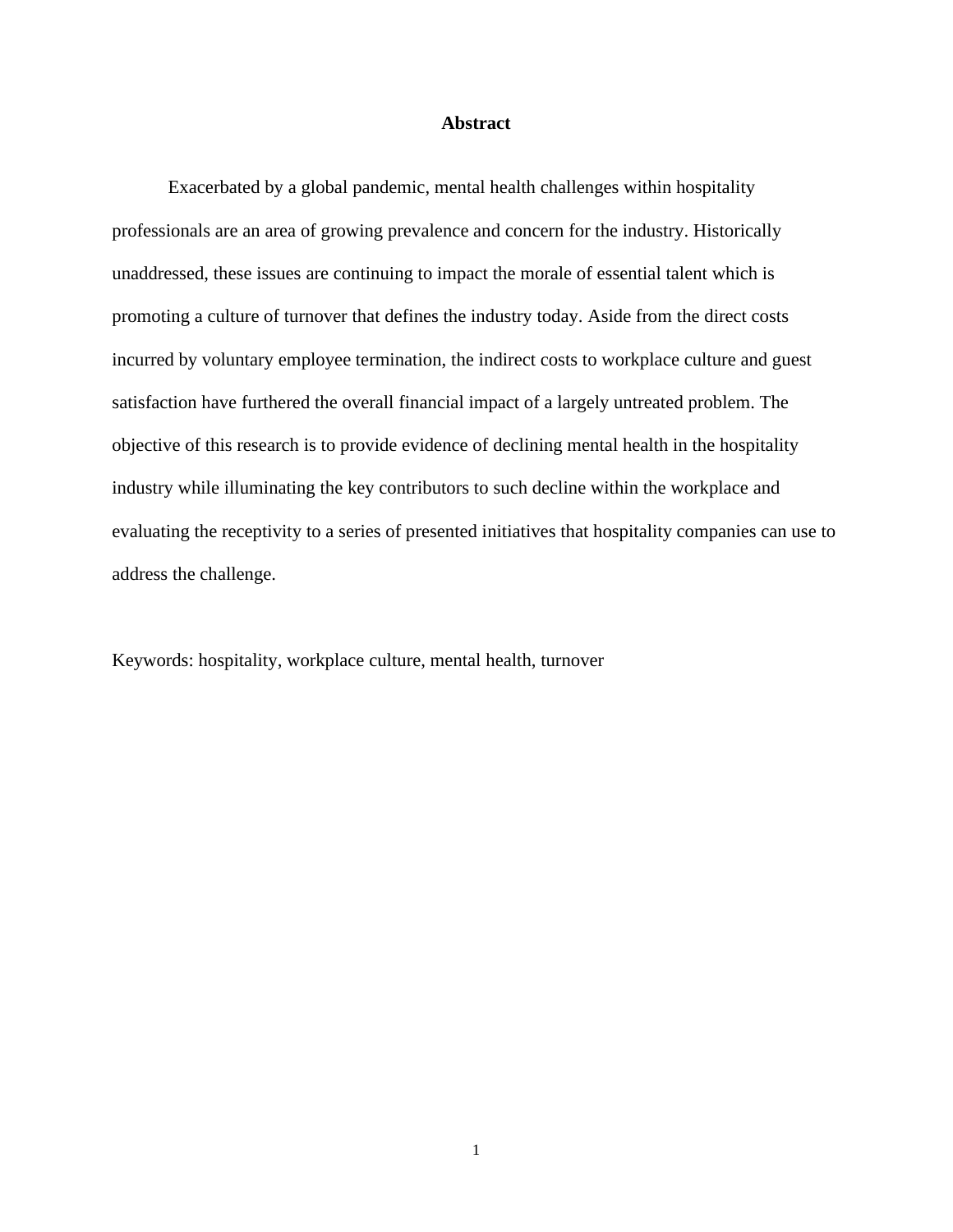### **Acknowledgement and Recognitions**

To all my fellow hospitality professionals who have selflessly given of themselves to weather the storm for the survival of the industry

To Dr. Kelly Way for her mentorship and collaboration in the creation of this project

To the generous scholarship donors who have made my education possible

To Cross Church, who has helped lead me in my spiritual journey and fellowship

To the loyal friends I have made throughout my time at the U of A

And to my family who has loved and supported me through the most defining time of my life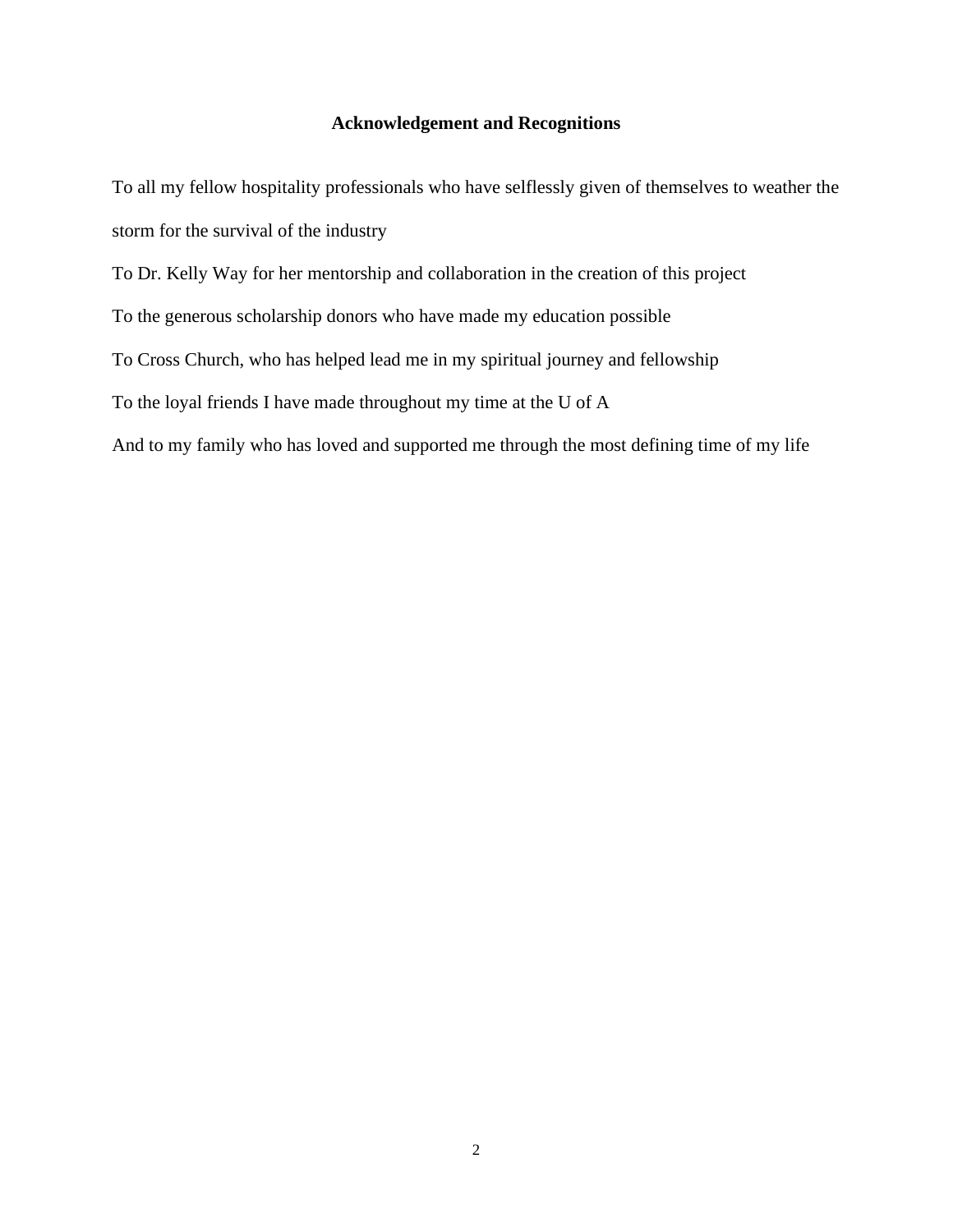#### **CHAPTER 1**

#### **Introduction**

Accounting for one out of every ten employment opportunities worldwide, the hospitality industry is credited for contributing 10.4% of the world's total GDP (EHL Insights, n.d.). In an industry that is recognized by the World Travel and Tourism Council (WTTC) as a main driver in global value creation, it is the 173 million hospitality professionals who are tasked with driving this value (EHL Insights, n.d.) while simultaneously combatting the highest turnover rate of any industry (Cicerale, 2020). Furthered by the challenges of navigating an evolving global pandemic, studies agree that the future of attracting and retaining the upcoming, younger generations of hospitality professionals will require a dedication to flexibility and attention by industry leaders (EHL Insights, n.d.). For those leaders, what might it look like to address the characteristic turnover in the hospitality industry, and more importantly, where does it begin?

Exacerbated by a seemingly interminable pandemic, the mental health of hospitality workers has become an area of growing concern by experts in the field. Correlating to such, hospitality was by far the hardest hit of any industry forcing companies to divert their focus to financial survival irrespective the cost of human capital (Goforth, 2021). What resulted was a rapid and steep decline in workforce, employee development, support, and culture that crippled the morale and mental health of those who remained. As is the case with a vast majority of companies within the industry, current management training programs focus predominantly on the technical aspects of the job while overlooking the equally as important aspects of managing the employee – an area that lacked much needed attention in a time of trial. As the industry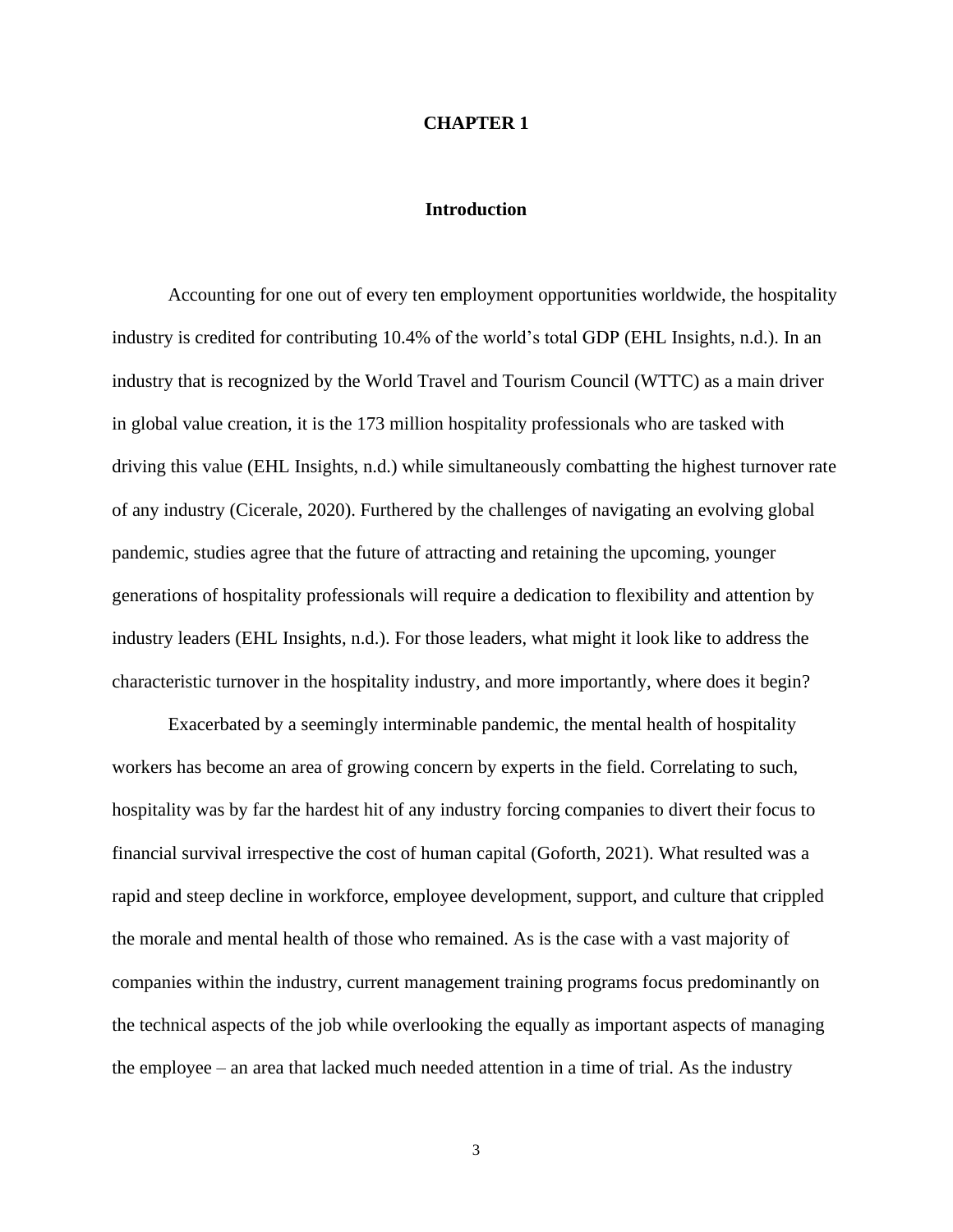works to recover, what is left to rebuild the broken pieces is an equally battered workforce exhausted by a tragedy and abandoned by the experiences of a laissez-faire leadership.

The purpose of this study is to illuminate the abnormally high presence of hospitality professionals experiencing mental health challenges and gain insight into how hospitality companies can better address the needs of their employees.

The objective of this thesis is to produce recommendations that could be used to develop the culture of hospitality companies seeking to better address the gap in relatedness between frontline employees and corporate leaders. In bridging this gap, the ultimate objective seeks to achieve employee self-actualization and reduce turnover by fostering an environment where employees feel a greater sense of commitment to their company.

This thesis aims to answer some preliminary research questions that will provide insight into the development of the culture; it will verify the prevalence of mental health challenges in the hospitality industry, determine the root causes and risk factors in the workplace, and confirm receptivity to a series of new initiatives.

Research Questions:

- 1. Did hospitality employees feel that their mental health and wellness was compromised during COVID 19?
- 2. What facets of the work environment could be contributing to the continued presence of such challenges and/or furthering the mental health decline in hospitality employees?
- 3. Would a company-provided mental health and wellness program reduce voluntary employee termination; thus, reducing the direct and indirect costs of turnover?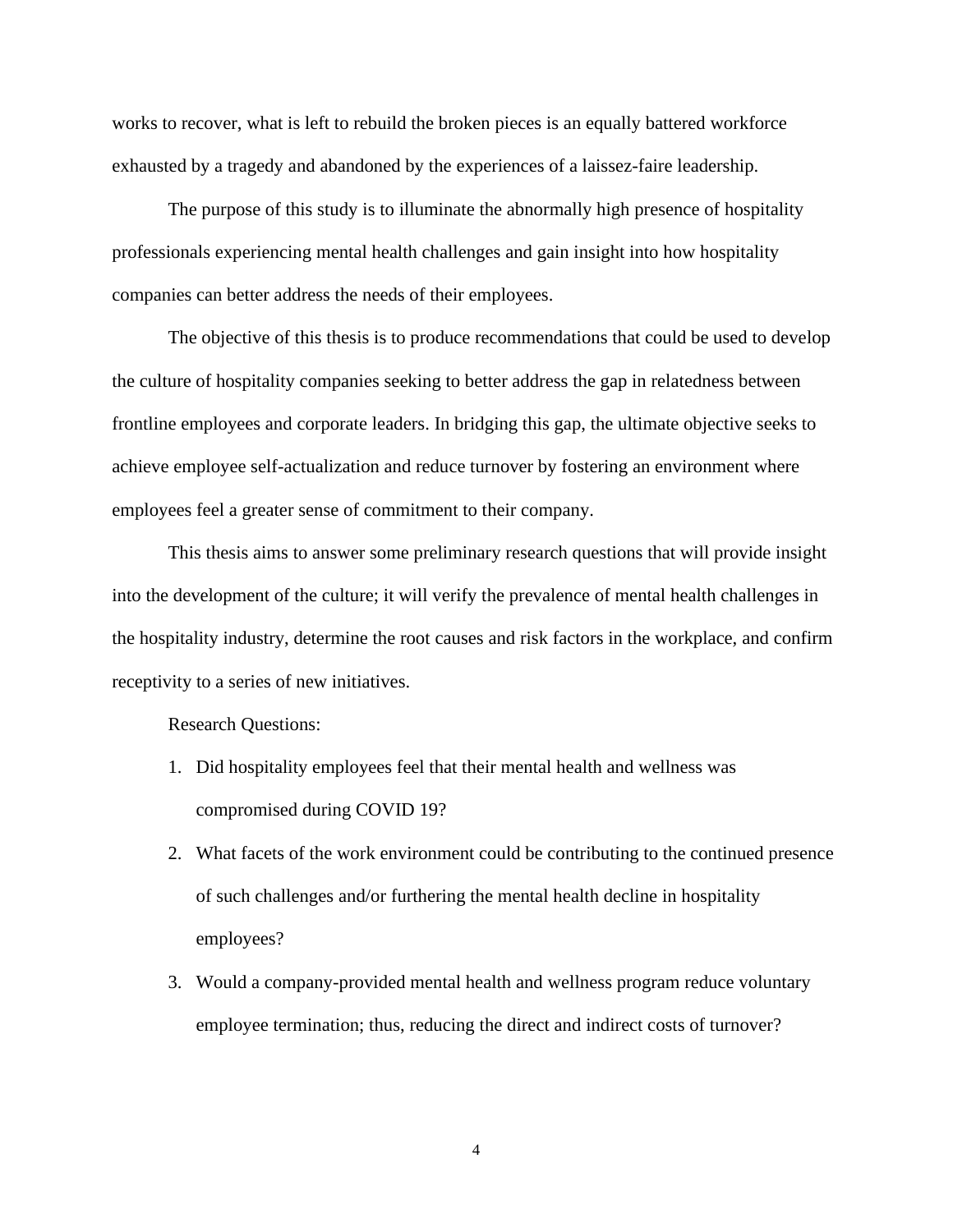### **CHAPTER 2**

### **Literature Review**

### **The Implications of Turnover**

Pertinent to the success of any business, there is a continuous competition for talent that exists between organizations within all industries (Chikwe, 2009). Successfully attracting and, more importantly, retaining this talented is a necessity for a strong company, yet turnover continues to cast a shadow over the hospitality industry. Turnover can be clarified as any of the following: resignations with less than two weeks of notice, regular staff resignations, and terminations (Chikwe, 2009). According to the U.S. Department of Labor Bureau of Labor Statistics in Table 1, the accommodation and food services industry followed by the leisure and hospitality industry decisively account for the largest voluntary turnover percentages in the United States.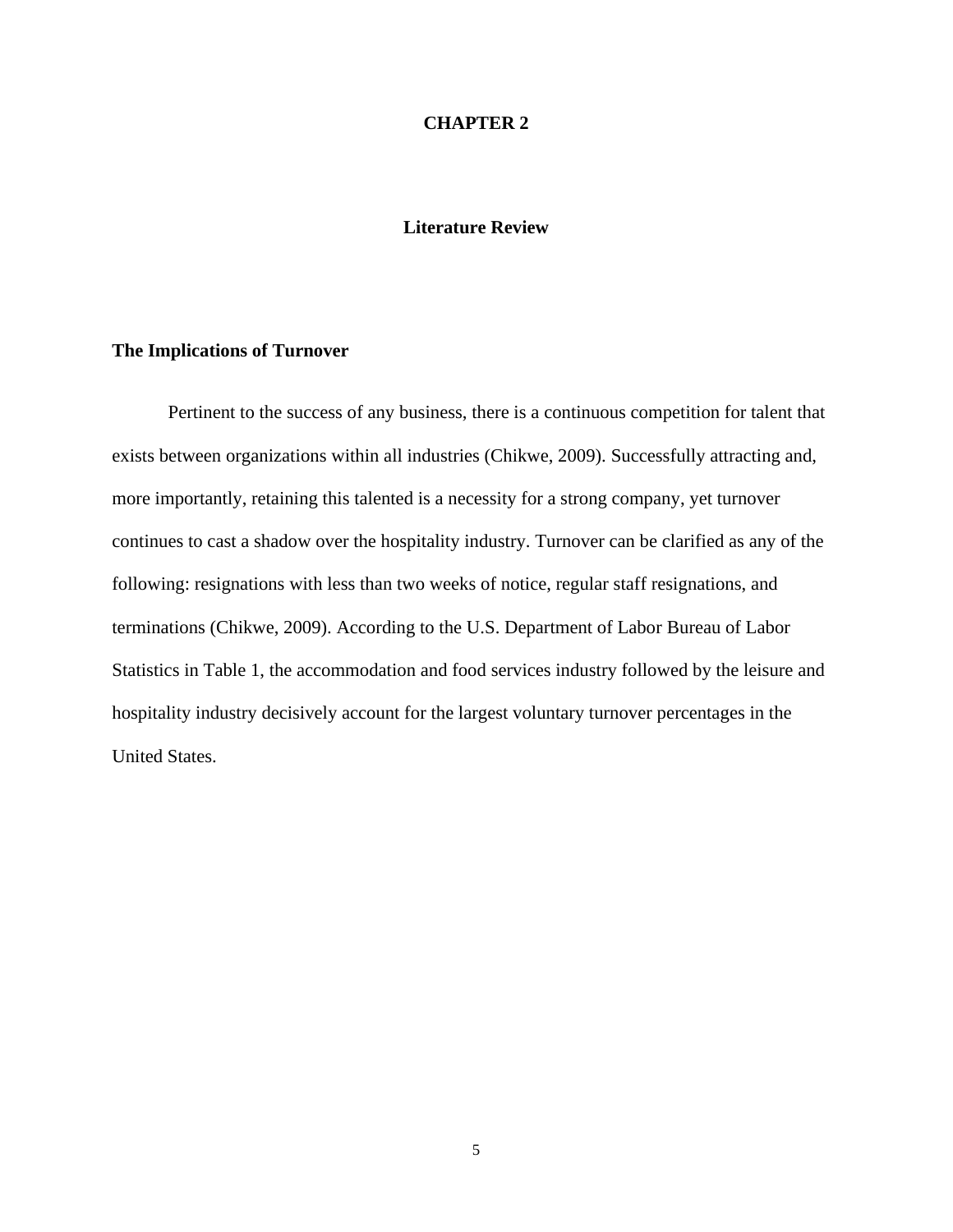#### Table 1. Annual U.S. Voluntary Turnover by Industry



Source: U.S Department of Labor, Bureau of Labor Statistics (BLS).

As it relates to the direct financial implications that result from turnover, a common estimate is that employee turnover costs 1.5 times the departing employee's income for the entire year (Chikwe, 2009). For an industry already constricted by limited resources and known for characteristically lower margins (especially within the hotel sector) a necessity for an effective solution to minimizing turnover is apparent.

Aside from the direct costs related to the leaving costs, replacement costs, and transition cost, there are further indirect costs related to the loss of production, reduced performance levels, unnecessary overtime, and low morale (Chikwe, 2009). Morale has a strong bearing on workplace culture, yet the industry, by in large, has failed to curb the effects of unnecessary turnover leading to a culture defined by such. Turnover culture can have an impact on an organization in a negative way as it acts as a counterculture to an organization's main objectives (Chikwe, 2009).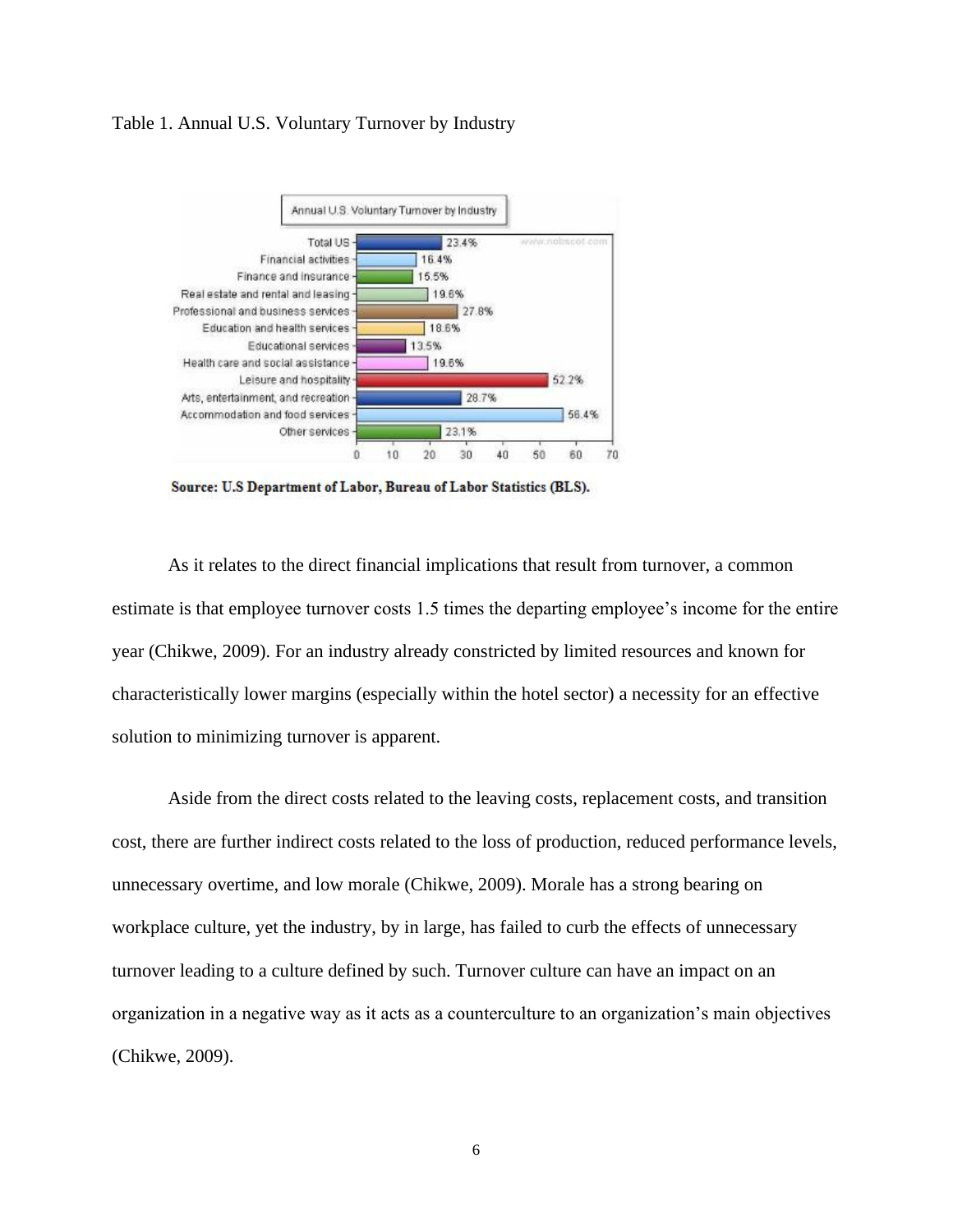For most service industries, customer loyalty is a primary objective (AlBattat, Som, & Helalat, 2014). Today's customers are becoming more challenging; therefore, providing service quality is no longer simply an option, but a necessity to build this loyalty (Chikwe, 2009). A key to achieving customer loyalty depends on the retainment of the above-mentioned talent; without skilled workers, an organization may struggle to provide quality services to their customers which erodes their customer base (Holston-Okae, & Mushi, 2018). A survey of industry professionals agreed that lower employee turnover would lead to an increase in the strength of their company cultures and the level of productivity. The importance of a resilient company culture is further proven by a theoretical framework (Table 2) that bridges the gap between turnover/employee retention and customer loyalty.

Table 2. The Relationship between Job Satisfaction and Employee Satisfaction on Service Quality and Customer Loyalty.



*AlBattat, Som, & Helalat, 2014. Higher dissatisfaction higher turnover in the hospitality industry.*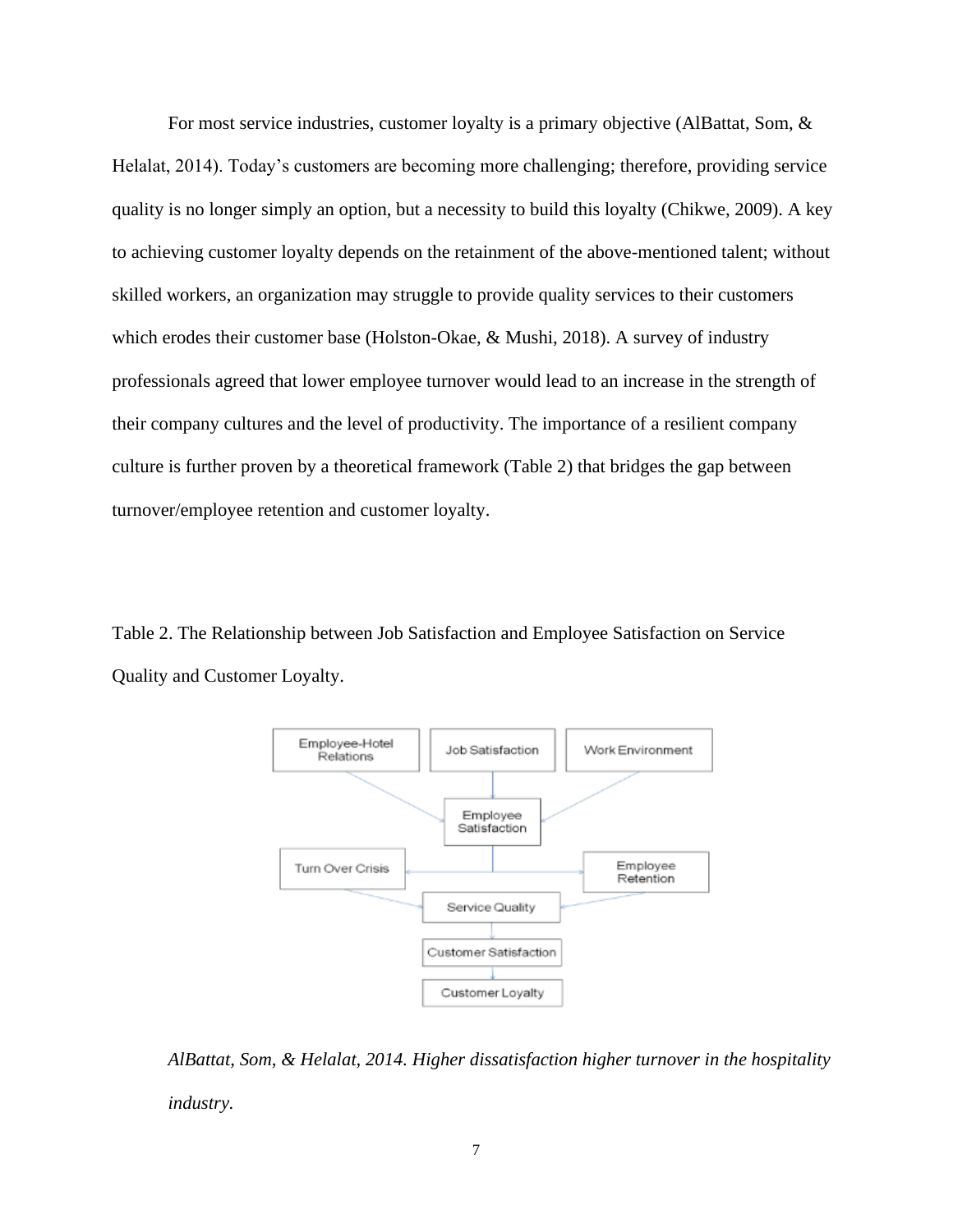#### **Exposing the Root of the Problem**

Preceded by turnover and retention challenges, employee relations (culture), job satisfaction, and the work environment are all components that determine employee satisfaction (AlBattat, et al, 2014).

On the employee relations side, the previously mentioned, growing presence of a turnover culture suggests that the lack of management and organizational support increases levels of employee stress; therefore, the desire to leave the organization. It also emphasizes the importance of other organizational issues such as the organization's socialization programs, the reward systems, and employee attitudes to job mobility and their work goals (Deery, & Shaw, 1999). Amidst the COVID-19 global pandemic, budgetary constraints led to unprecedented, and often unorganized, organizational changes that further damaged an already timid culture of turnover. Increased job insecurity, caused in recent years by the pandemic, is a strong predictor of higher turnover intentions – an expected result when experiencing survivor's syndrome in the workplace (Bajrami, Terzić, Petrović, Radovanović, Tretiakova, & Hadoud, 2021). Additionally, a general lack of access to up-to-date information and communication were sources of anxiety for survivors; thus, contributing to a historically weak culture of a connected workforce from top to bottom (Bajrami, et al, 2021). The changes that occurred in organizations due to COVID-19 prove to be strong predictors of both work-related attitudes and turnover intentions that, at the minimum, decreased motivation and raised uncertainty and anxiety (Bajrami, et al, 2021). Employees experiencing elevated levels of anxiety and depression cannot perform effectively in the workplace; thereby, reducing self-rated task performance among a study of lodging employees (Aguiar-Quintana, Nguyen, Araujo-Cabrera, & Sanabria- Díaz, 2021).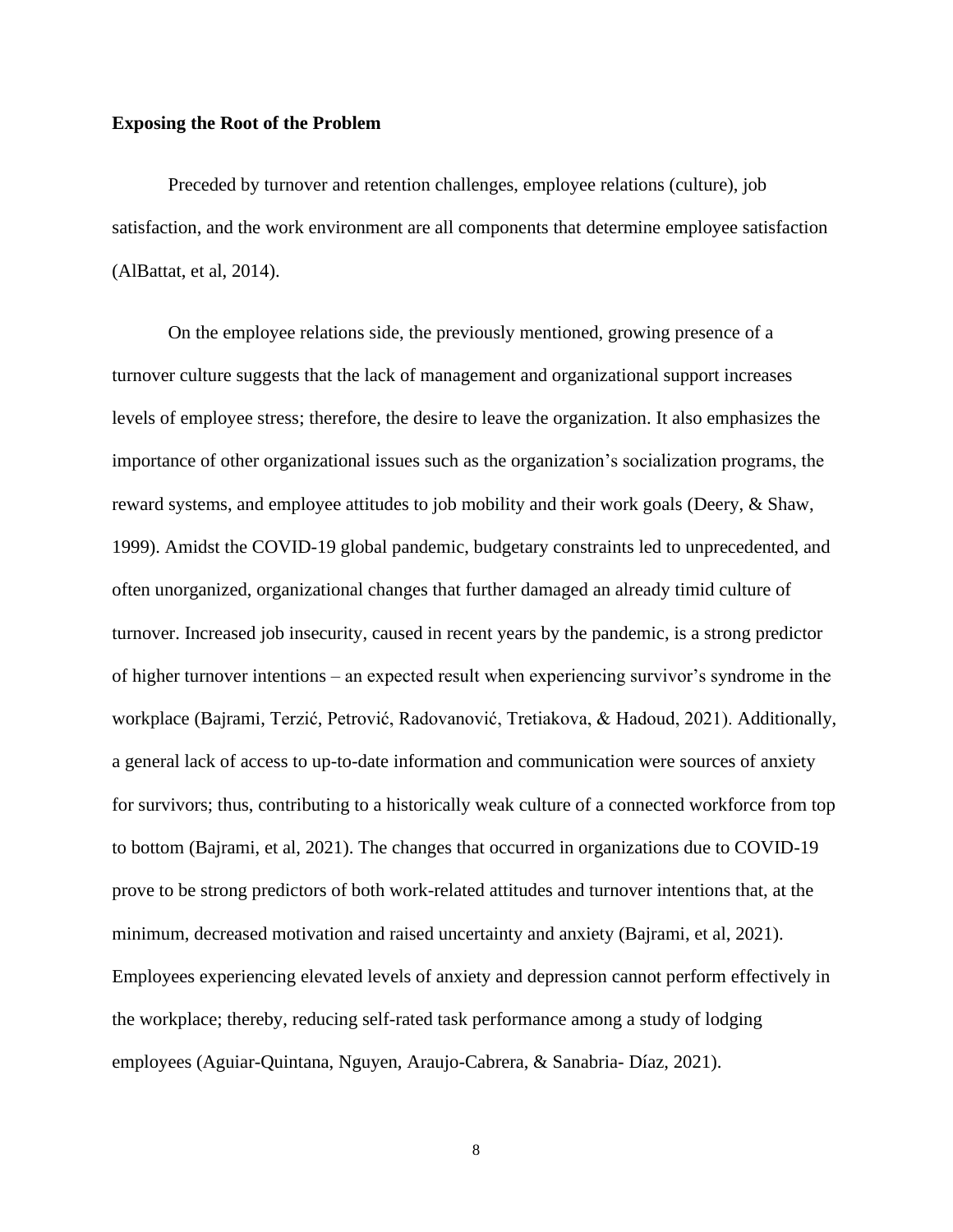To address job satisfaction in the workplace, managers need to be accountable for all levels of staff turnover, and they need to ensure that targets, budgets, and bonuses are set to account for progressing staff turnover towards the desired objective. This means that firms will need to be more concerned with the interests of a wider range of stakeholders than has occurred in the past (Lashley, 2001). The gap between organizational leadership and stakeholders at the bottom-level have contributed to a culture where essential employees do not feel heard by those who conduct the voluntary or involuntary change management. The negative correlation existing between job insecurity and job satisfaction points to an essential fact that if employees do not feel secure about the future of their job, it will cause a lower level of job satisfaction (Bajrami, et al, 2021). Despite the opportunity to leverage communication and stakeholder sentiment during the pandemic, it is evident that the industry failed to address workplace morale which has consequently decreased employee commitment to their work and their company.

Fostering a positive work environment is a key to retaining talent as many experts link the culture in the hospitality industry as one that breeds stress and thus causes employees to leave (Chikwe, 2009). The characteristic mental and emotional demands of the industry create a challenging environment for hospitality professionals. Personal costs for a 24/7 service may be underestimated; unfavorable work schedules can be linked to poor sleep quality, symptoms of depression, anxiety, and social problems (Brand, Hermann, Muheim, Beck, & Holsboer-Trachsler, 2008). Further polluting the environment is the perception of job insecurity which is becoming the root cause for the various psychological problems such as stress, depression, anxiety, and uncertainty in the workplace (Khan, Niazi, Nasir, Hussain, & Khan, 2021).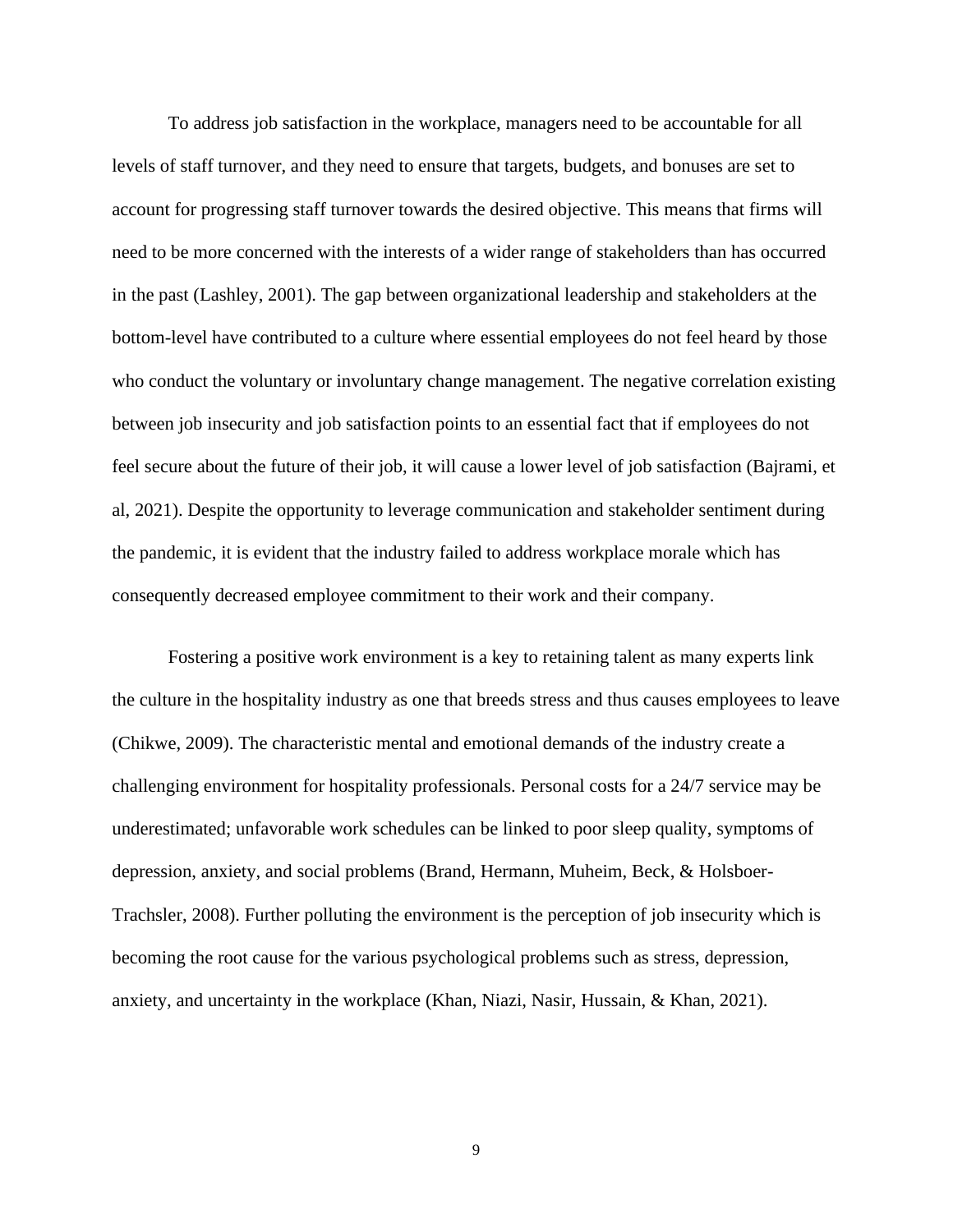#### **Addressing the Challenge**

Fundamental action to reduce staff turnover is recognized as a costly endeavor but manageable activity for which managers at all levels share a responsibility. The training and actions of unit managers is particularly influential in reducing turnover (Lashley, 2001). Numerous studies have provided an insight into the methods management can implement targeting the underlying problems that eventually lead to turnover. There should be an examination of the ways in which the incidence of a turnover culture can be reduced while at the same time encouraging a stronger presence of a work culture (Deery, et al, 1999). Studies indicate that job satisfaction, compensation, engagement, motivation, and work environment are significant factors related to hospitality turnover intention (Holston-Okae, & Mushi, 2018). Creating more challenging tasks, respecting the effort invested in doing the job, and giving support to employees can increase their commitment to the organization; increased organizational service-recovery performance and job satisfaction through empowering front-line employees to respond to service failures is an area of mutual benefit (Bajrami, et al, 2021).

Greater job autonomy is also believed to enhance the well-being of service workers (Hewagama, Boxall, Cheing, & Hutchison, 2019). The new generation of hospitality professionals have proven to be more motivated if they have greater control in their workplaces, do challenging and meaningful tasks, and are praised and rewarded for what they do well; younger employees are also more willing to adapt to changes (Bajrami, et al, 2021). Organizations should hire customer-oriented people, guide them with service training, provide a reward system, and facilitate communication in an effort to increase perceived empowerment (Ro, & Chen, 2011). Developing talented, customer-oriented employees promotes growth and a perceived long-term future with the same organization. Training and development programs also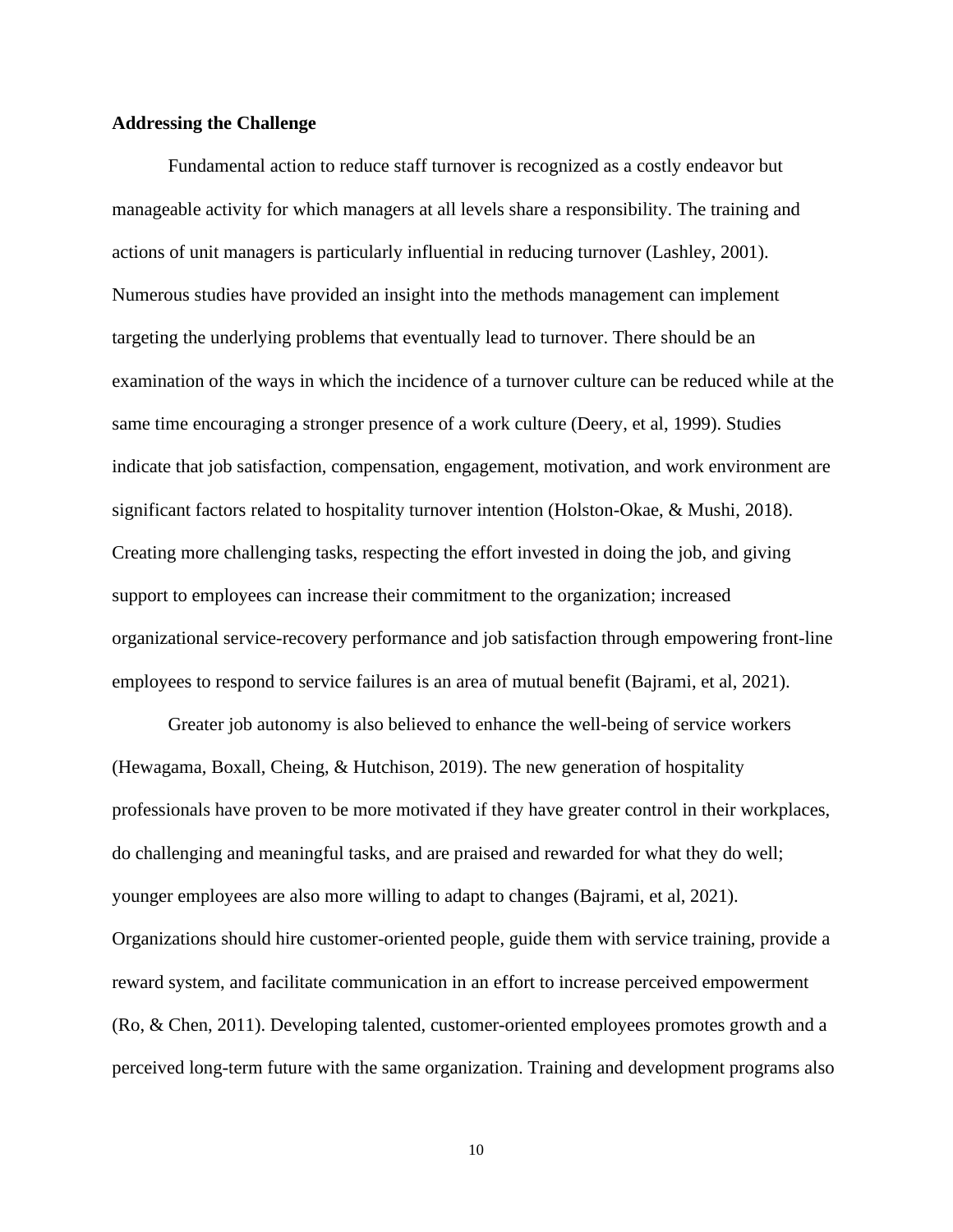lead to greater job attractiveness and improve the prestige of employees (Chikwe, 2009). In responding to the effects brought about by the COVID-19 pandemic, building employee resilience was found to be a vital element in ensuring organizational resilience in crisis management and in moderating the negative effects of job insecurity on employees' depression (Aguiar-Quintana, et al, 2021). Post pandemic, supervisors should show that they understand how employees feel, give clear guidance on how to manage job duties or to appreciate the way an employee is performing at a job. The leadership style successfully utilized should be based on informing employees, taking care of their health and well-being, and enabling them to actively participate in decision making. This will make it easier for all (employees, managers, and owners) to get through situations (Bajrami, et al, 2021).

Furthermore, in the context of this thesis, employers need to try and show their employees that their workplace is an environment where one can talk openly about all health complaints, especially mental health problems, without any prejudice. All of this can contribute to physically and mentally healthier staff and reduce the direct and indirect costs of turnover on an organization (Bajrami, et al, 2021).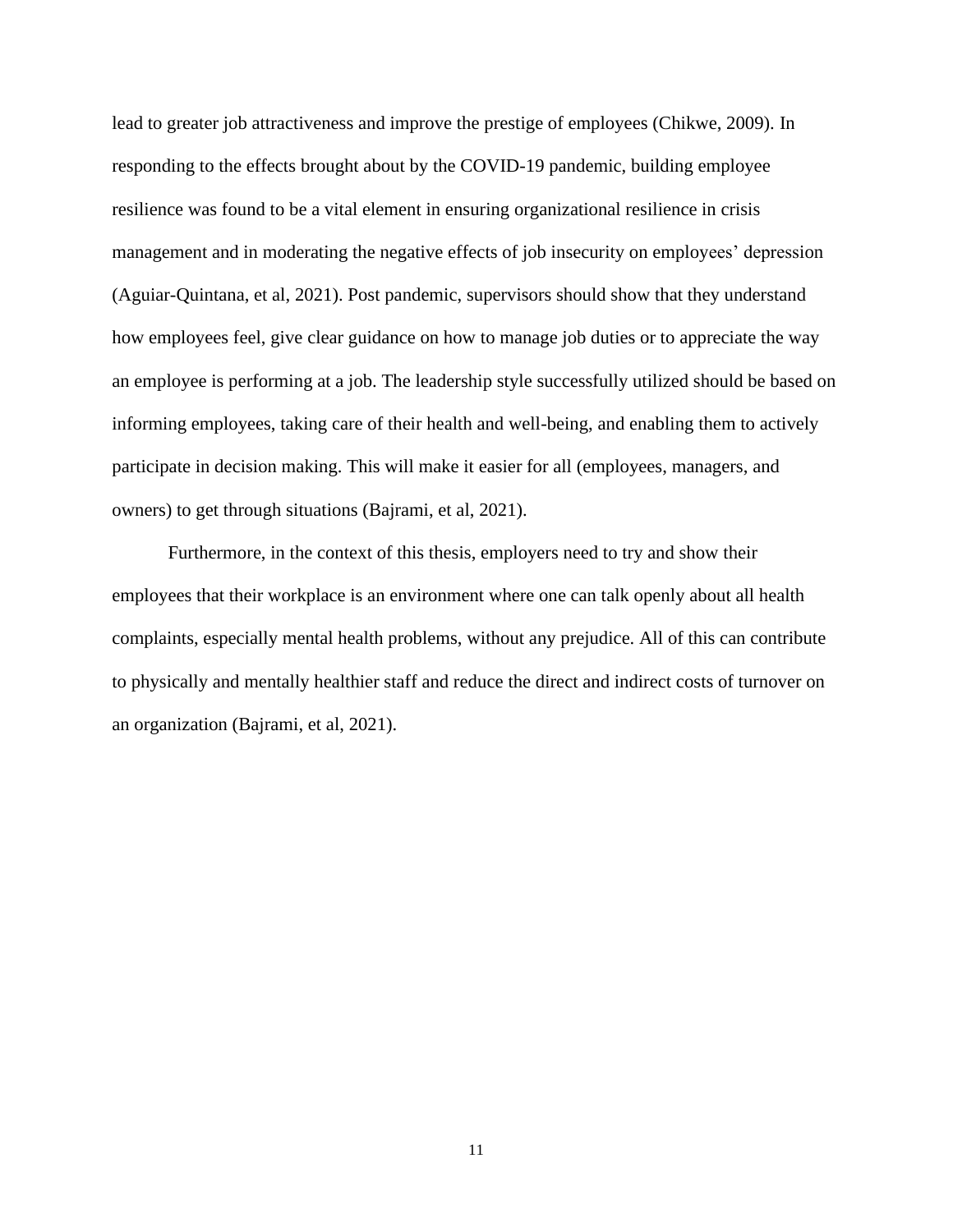#### **CHAPTER 3**

#### **Methodology**

Planning and development for the research design began in fall of 2020. A quantitative approach was used in this study in order to develop a non-experimental research design for the purpose of exploring the mental health and well-being of hospitality workers. The research design utilized for this study consisted of a non-experimental descriptive survey. Because typical survey studies are used to assess attitudes, preferences, opinions, practices, procedures, and demographics (Gay & Airasian, 2003), a descriptive survey research design was deemed appropriate for this study. An approval form for research involving human subjects was submitted to the Institutional Review Board. The approval form was accepted and approved in 2019. A descriptive questionnaire survey was designed and distributed to the members of a focus group. Changes and modifications were made to the questionnaire based on the results of the focus group. The questionnaire was then distributed to the participants via electronic delivery (including social media) and via flyers with a QR code that was distributed to multiple hospitality establishments throughout the State of Arkansas. It should be noted that the research adapted for this study was supported by USDA-NIFA grant, award #2019-69006-29675: Promise or Peril? Community Readiness, Rural Tourism and Substance Abuse. The grant was awarded to the honor's mentor, Dr. Kelly A. Way, and her research team.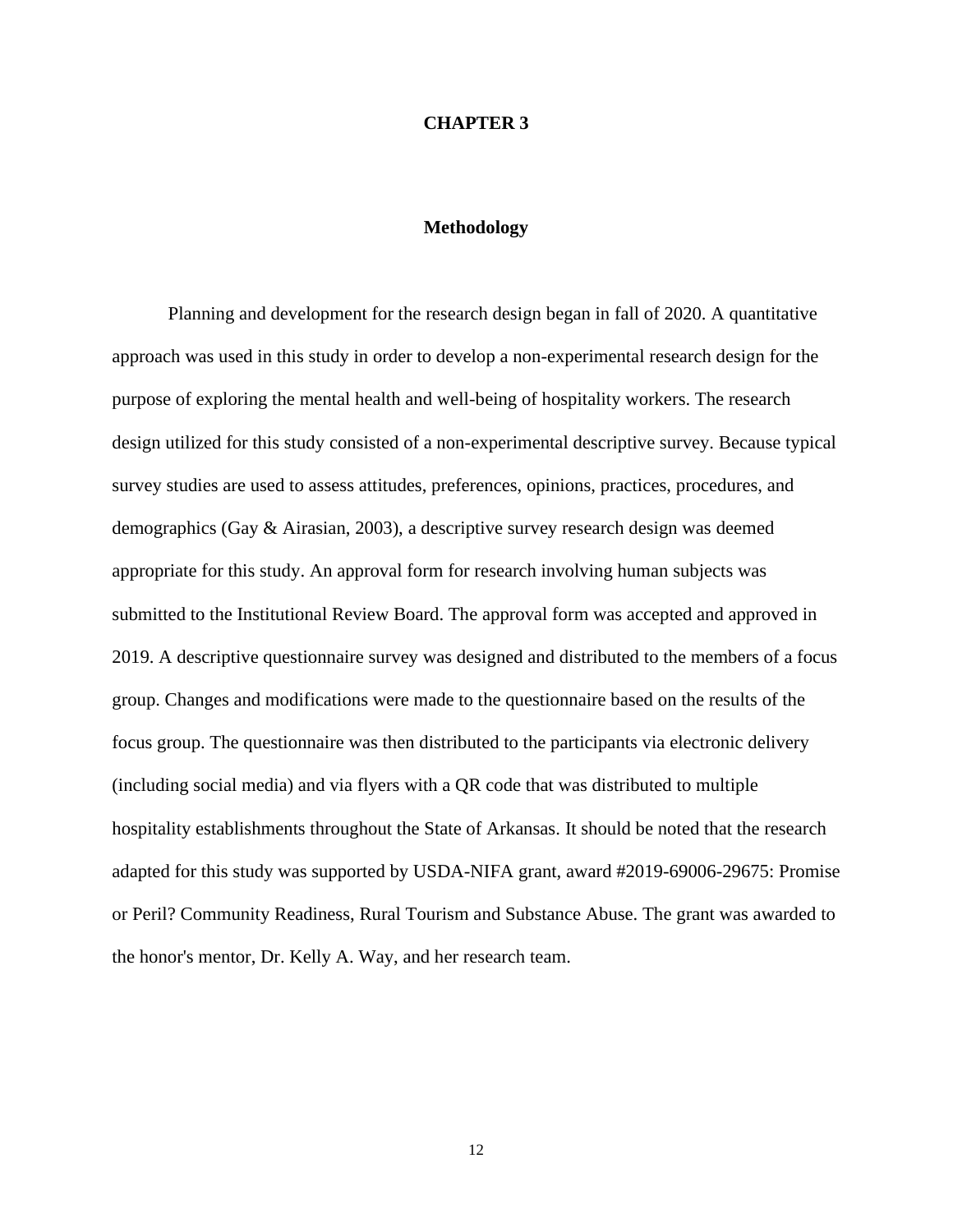#### **Population and Sample Selection**

The target population selected for analysis consisted of hospitality employees currently working in hospitality establishments located in the State of Arkansas and who have presumed means and ability to participate in the data collection. A convenience sample of hospitality workers was utilized to collect data.

#### **Instrumentation**

The instrument design consisted of a descriptive, online (electronic) survey. A selfadministered questionnaire was developed for this study from the results of a focus group. The focus group was used to evaluate the content validity and clarity of the questionnaire as well as the estimate of time to take the survey and the ease of use.

#### **Data Collection Techniques**

The planned method of data collection for this study consisted of hospitality workers via an online/electronic survey. There were five, \$100 gift cards used as an incentive for taking the survey. The respondents were informed that participation was voluntary, and all information gathered as a result of the survey was confidential. No names or identifying information of any kind was obtained.

Data collection began by posting on social media and posting flyers with a QR coded linked to the survey in various hospitality establishments. The survey was administered by Qualtrics. Once data collection was complete, the data was imported to The Statistical Packages for Social Sciences (SPSS, 2019). After data collection and input, the survey data was destroyed.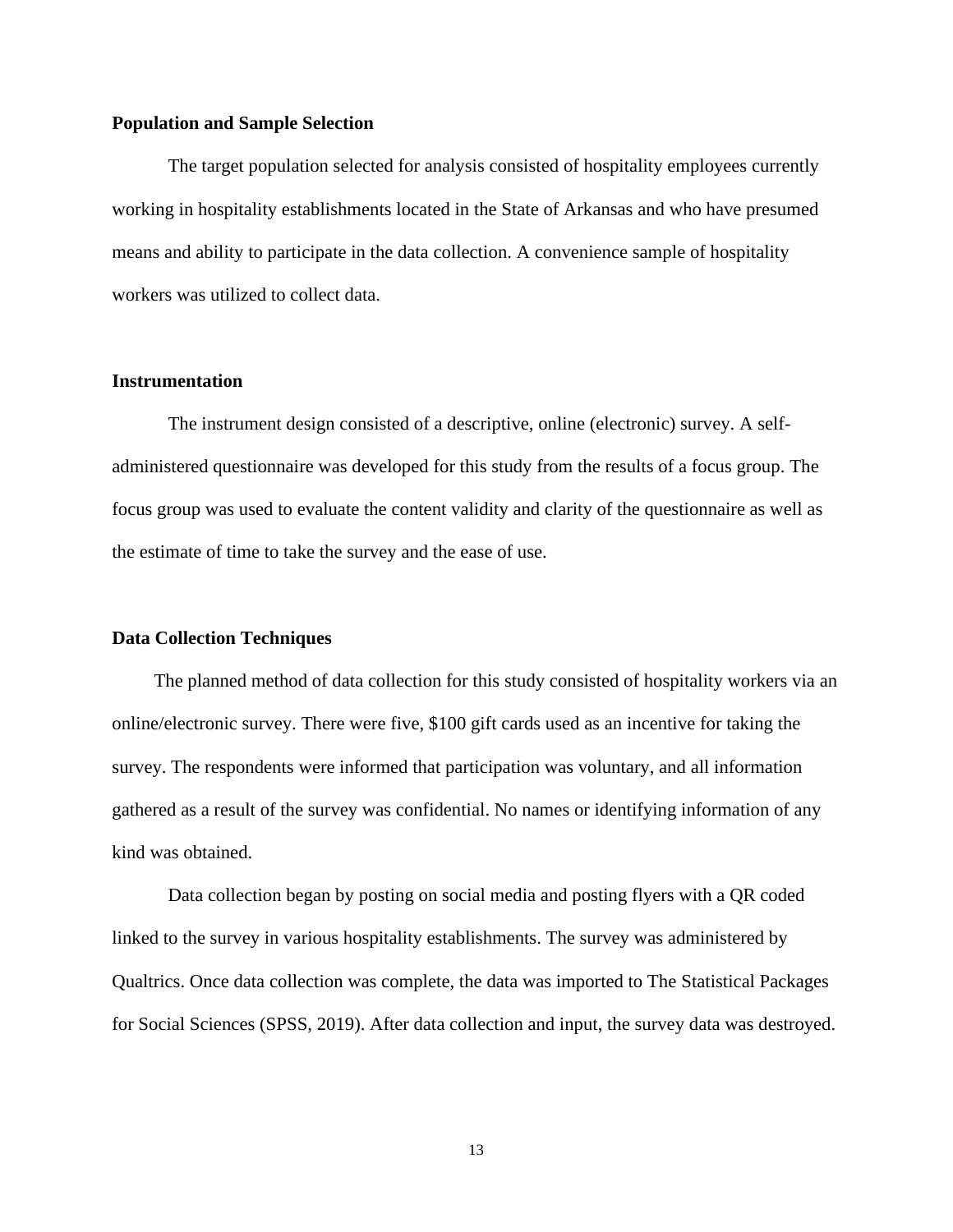### **Data Analysis**

The data collected was analyzed using descriptive statistics, percentages, frequencies, and ANOVA analysis. Data was coded and analyzed using the Statistical Package for Social Sciences (SPSS Inc. 2019). The first part of data analysis involved a demographic profile of respondents. Demographic data from the questionnaires was tabulated using percentages and frequencies.

By utilizing methods of statistical analysis, chapter 4 presents the results of the survey developed to answer these research questions. Several of these questions involve descriptive statistics, including demographic profiles.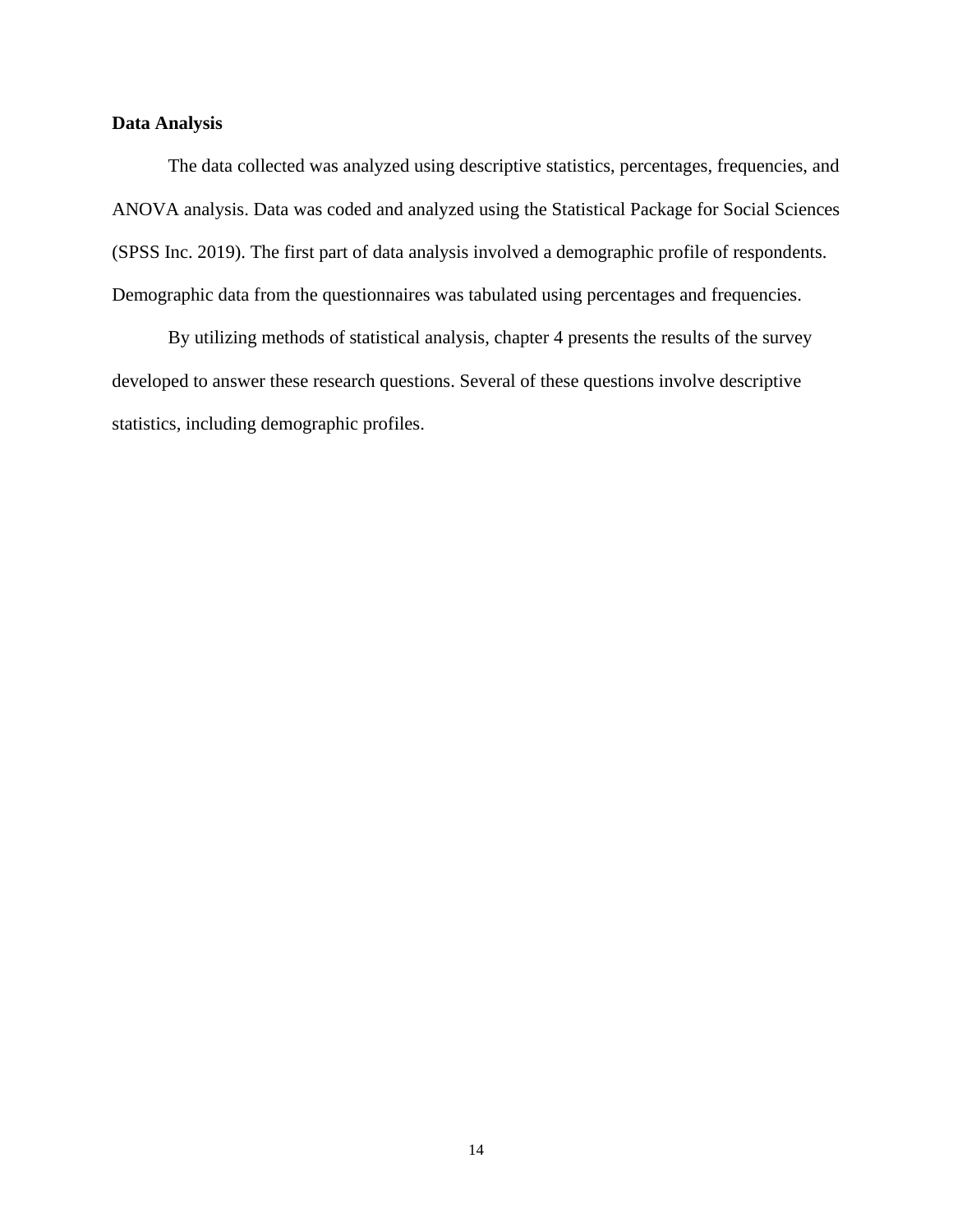### **CHAPTER 4**

### **Results and Discussion**

Following the research methodologies discussed in Chapter 3, this chapter will present

the results of the research as it relates to answering the proposed research questions. Descriptive

statistics were used to provide a demographic profile of the study participants:

### **Table 3**

| Demographics Characteristics of Respondents                                  |
|------------------------------------------------------------------------------|
| Gender, Marital Status, Education, Industry Experience, and Employment Basis |

| Category                                     |       | n            | %      |
|----------------------------------------------|-------|--------------|--------|
|                                              |       |              |        |
| Gender                                       |       |              |        |
| Male                                         |       | 51           | 39.2%  |
| Female                                       |       | 77           | 59.2%  |
| Other                                        |       | $\mathbf{2}$ | 1.6%   |
|                                              |       |              |        |
|                                              | Total | 130          | 100.0% |
|                                              |       |              |        |
| <b>Marital Status</b>                        |       |              |        |
| Married                                      |       | 56           | 43.4%  |
| Not married, but in a long-term relationship |       | 25           | 19.4%  |
| <b>Divorced</b>                              |       | 7            | 5.4%   |
| Widowed                                      |       | 1            | 0.8%   |
| Single, never married                        |       | 40           | 31.0%  |
|                                              |       |              |        |
|                                              | Total | 129          | 100.0% |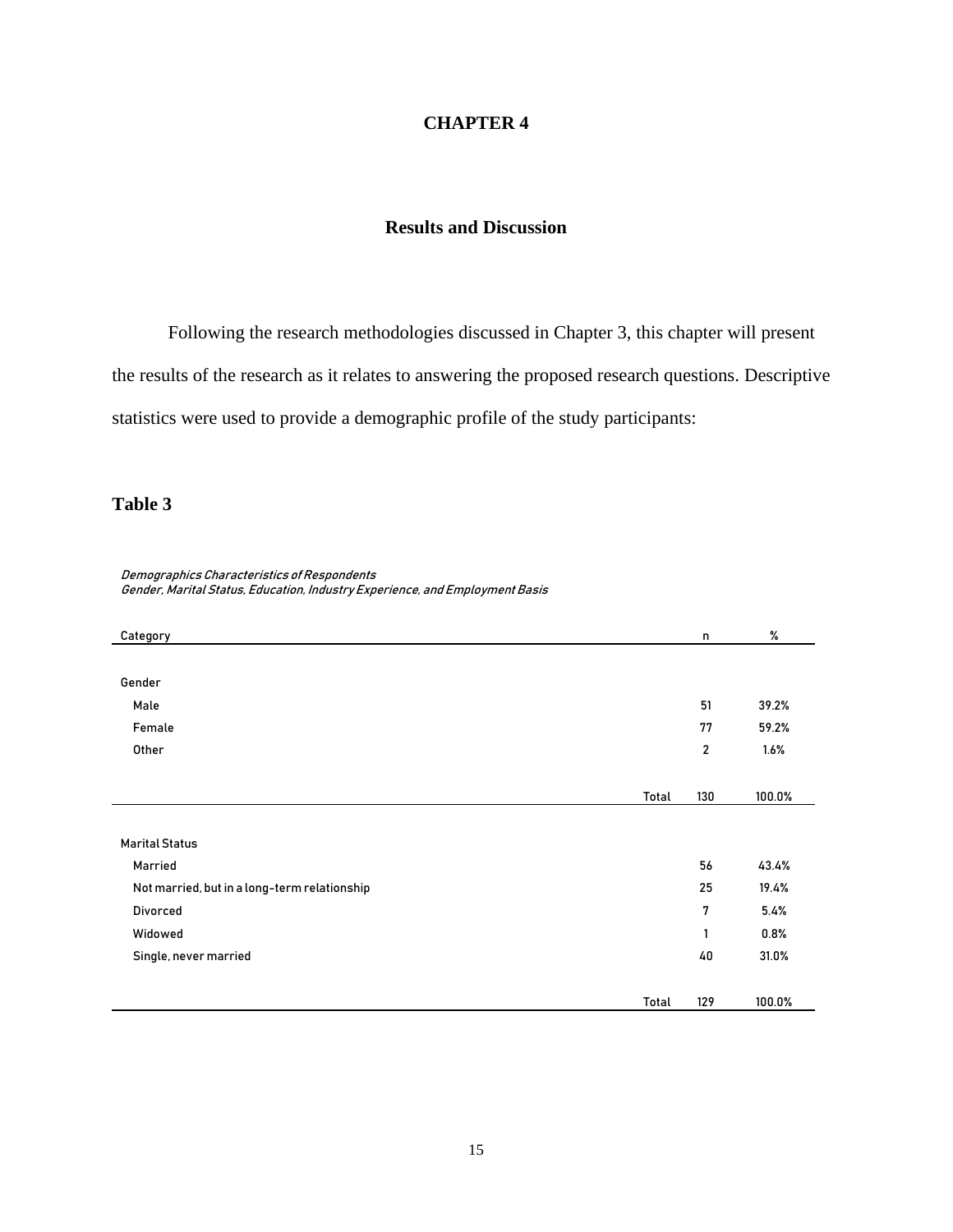| Some high school                    |       | 7              | 5.4%   |
|-------------------------------------|-------|----------------|--------|
| High School graduate or GED         |       | 21             | 16.2%  |
| Some college                        |       | 36             | 27.7%  |
| Associate's Degree                  |       | 22             | 16.9%  |
| <b>Bachelor's Degree</b>            |       | 36             | 27.7%  |
| <b>Advanced Degree</b>              |       | 6              | 4.6%   |
| Other                               |       | $\overline{2}$ | 1.5%   |
|                                     |       |                |        |
|                                     | Total | 130            | 100.0% |
|                                     |       |                |        |
| <b>Industry Experience</b>          |       |                |        |
| Less than a year                    |       | 14             | 9.2%   |
| 1 to 3 years                        |       | 45             | 29.6%  |
| 4 to 6 years                        |       | 43             | 28.3%  |
| 6 to 10 years                       |       | 22             | 14.5%  |
| More than 10 years                  |       | 28             | 18.4%  |
|                                     |       |                |        |
|                                     | Total | 152            | 100.0% |
|                                     |       |                |        |
| <b>Employment Basis</b>             |       |                |        |
| Full-time (40 hours a week or more) |       | 99             | 66.9%  |
| Part-time (Under 40 hours per week) |       | 49             | 33.1%  |
|                                     |       |                |        |
|                                     | Total | 148            | 100.0% |

Provided by the respondent profile, the study slightly favors women (59.2%) and married individuals (43.4%). The largest group of respondents would be classified as recipients of a postsecondary education (76.9%) who have an early 1 to 6 years of industry experience (57.9%) and are employed full-time (66.9%).

### **Research Question #1**

Education

The first question seeks to confirm the presence and types of mental health challenges within the workplace by asking: *Did hospitality employees feel that their mental health and wellness was compromised during COVID 19?*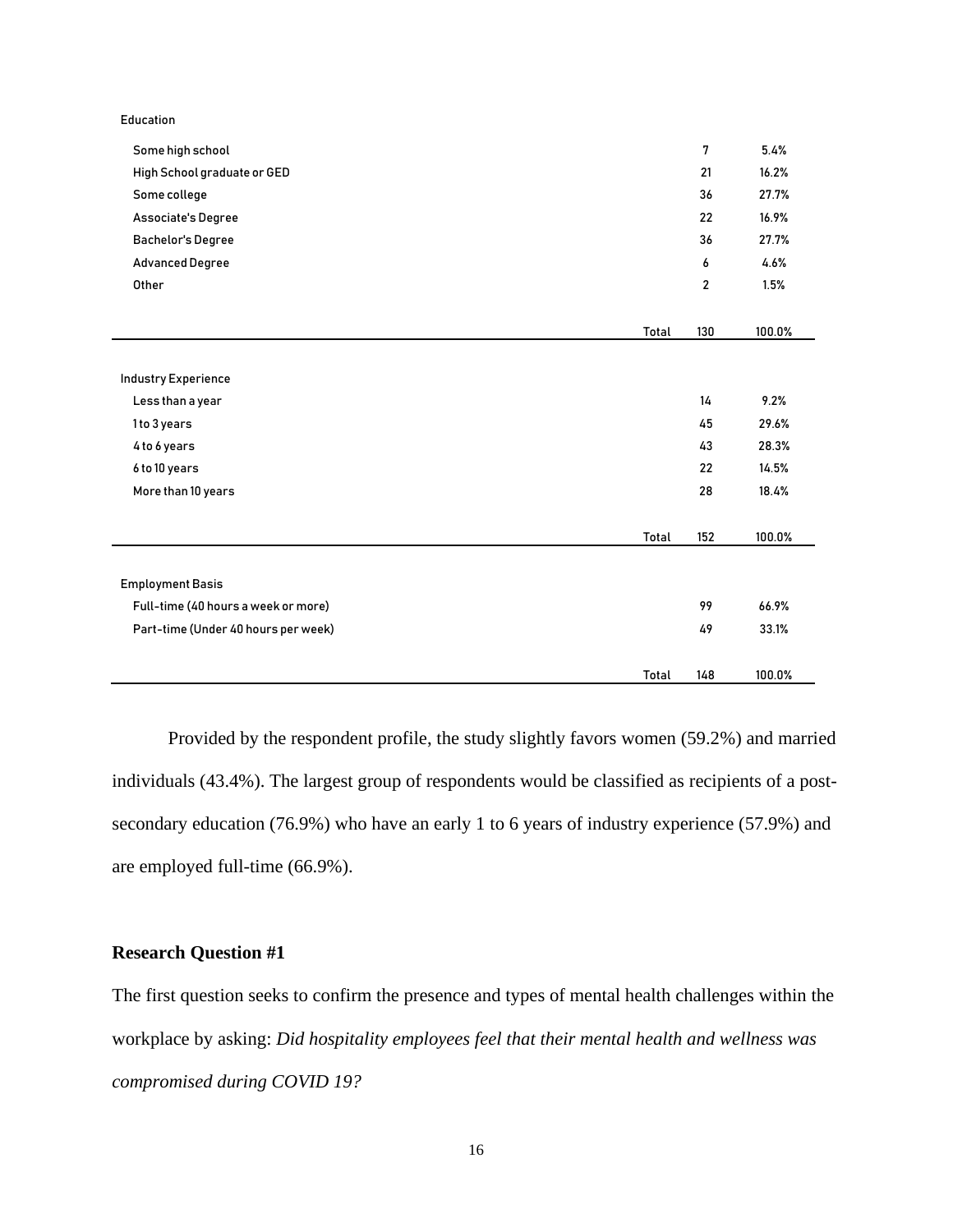The participants shared a host of personal experiences that could have an impact on job performance and satisfaction. Relevant to this study and based on the data provided below in Table 4, mental health difficulties (20.5%) were the second most prevalent experience with workplace difficulties (13.8%) coming in right behind.

### **Table 4**



**Current Personal Experiences**

Respondents were then asked about the existence of common mental health disorders in their own lives; the results are shared below in Table 5.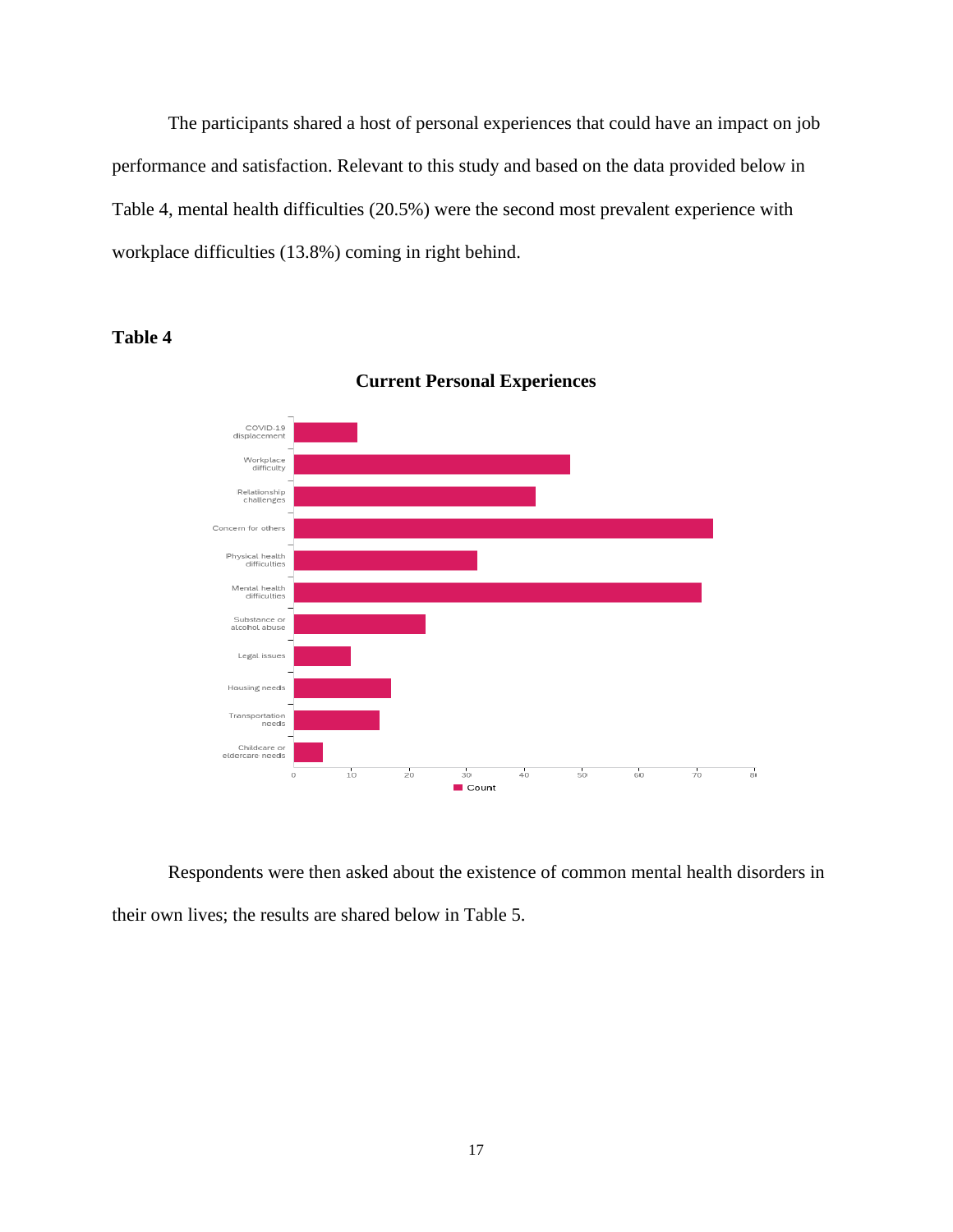

### **Identified Mental Health Disorders**

Vastly outweighing all other options, respondents identified anxiety (37.4%) and depression (27.9%) as the most common disorders to affect this pool. Table 6 provides insight into the workplace where respondents identified the presence of mental health issues as being a moderate (48%) to serious (30%) problem with the vast majority of survey respondents (68.8%) in Table 7 claiming to know somebody in their place of work who is dealing with such an issue.

### **Table 5**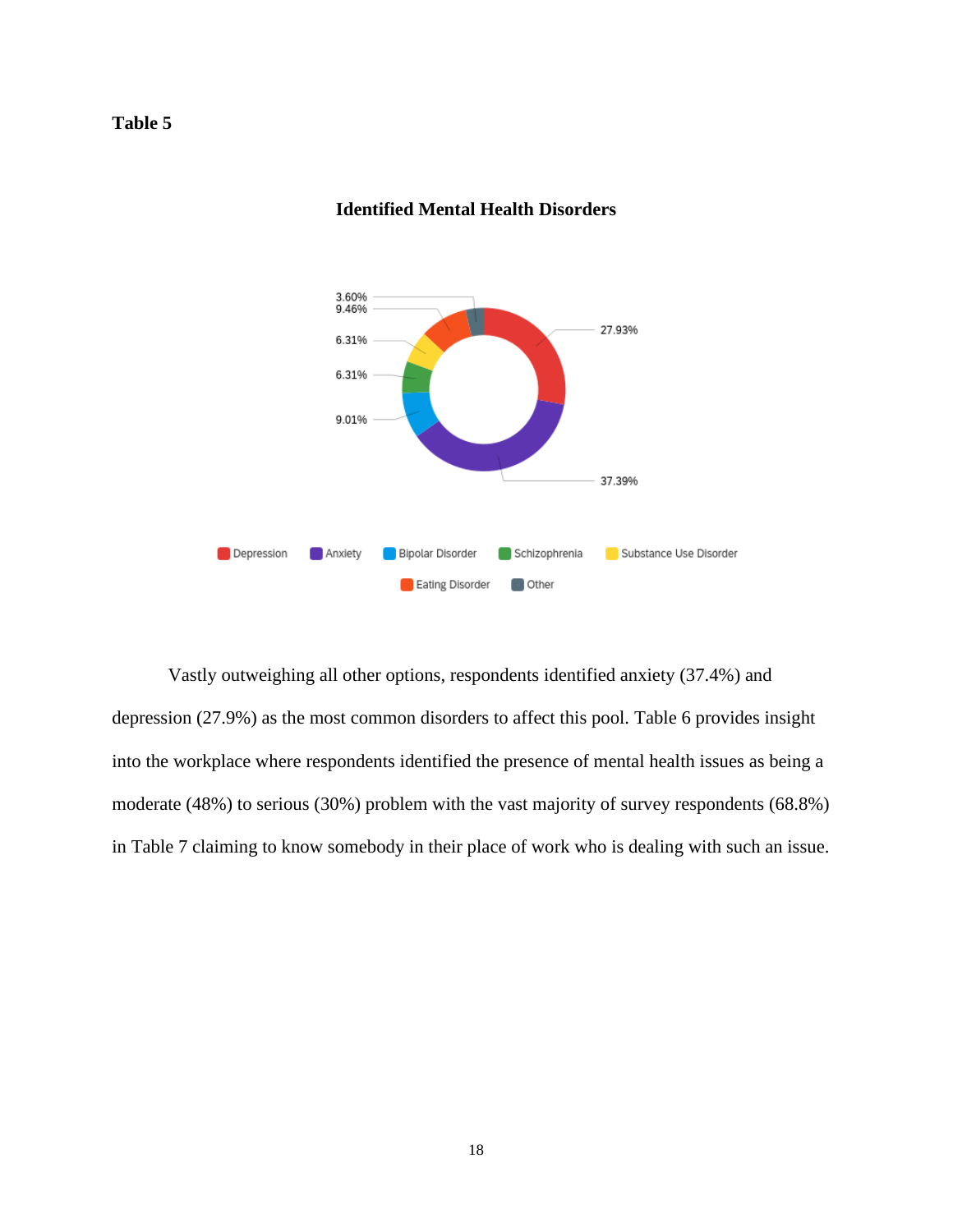

### **The Prevalence of Mental Health Issues in the Workplace**

#### **Table 7**

**Knowledge of a Coworker with Mental Health Challenges**



These results support the argument that mental health challenges exist at an impactful level in the workplace; while not easily quantifiable, damages to company culture, guest satisfaction, and turnover are just a few likely results that can be expected.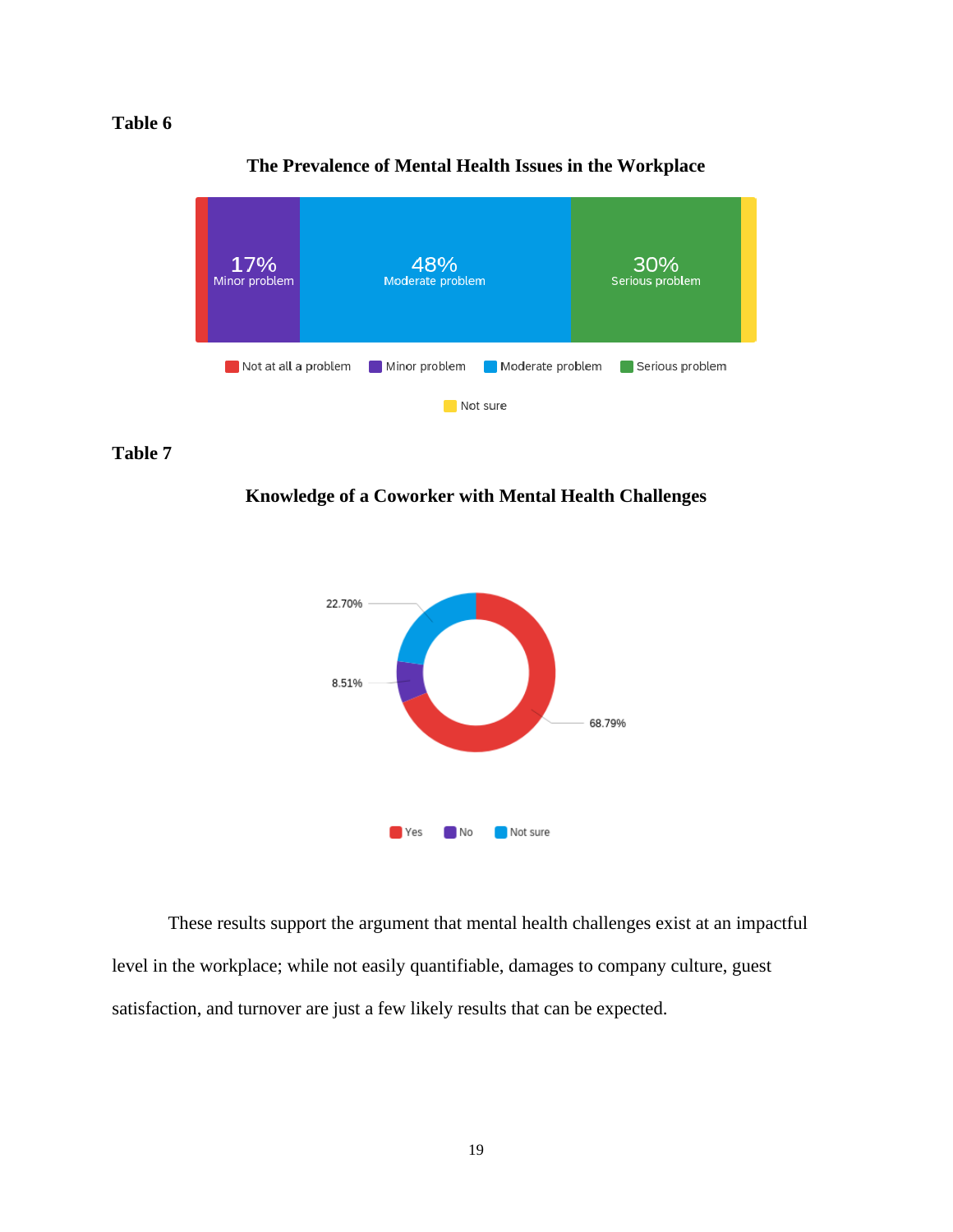### **Research Question #2**

For the second question, the responsibility of the workplace is called into question by answering: *What facets of the work environment could be contributing to the continued presence of such challenges and/or furthering the mental health decline in hospitality employees?*

Identifying the responsibility of the workplace begins by analyzing the shortcomings in a culture that could be preventing crucial conversations and responses to mental health challenges.

### **Table 8**

### **Do Mental Health Challenges Affect Job Performance?**

| # Field          | Choice<br>Count         |
|------------------|-------------------------|
| 1 Yes            | 33.33% 1                |
| 2 No             | 33.3396 1               |
| 3 Not sure       | $0.00\%$ 0              |
| 4 Does not apply | 33.33% 1                |
|                  | $\overline{\mathbf{3}}$ |

### **Table 9**

### **Was a Senior Manager Informed?**

| # Field          | Choice<br>Count |
|------------------|-----------------|
| 1 Yes            | 100.00% 1       |
| 2 No             | $0.00\%$ 0      |
| 3 Does not apply | $0.00\%$ 0      |
|                  |                 |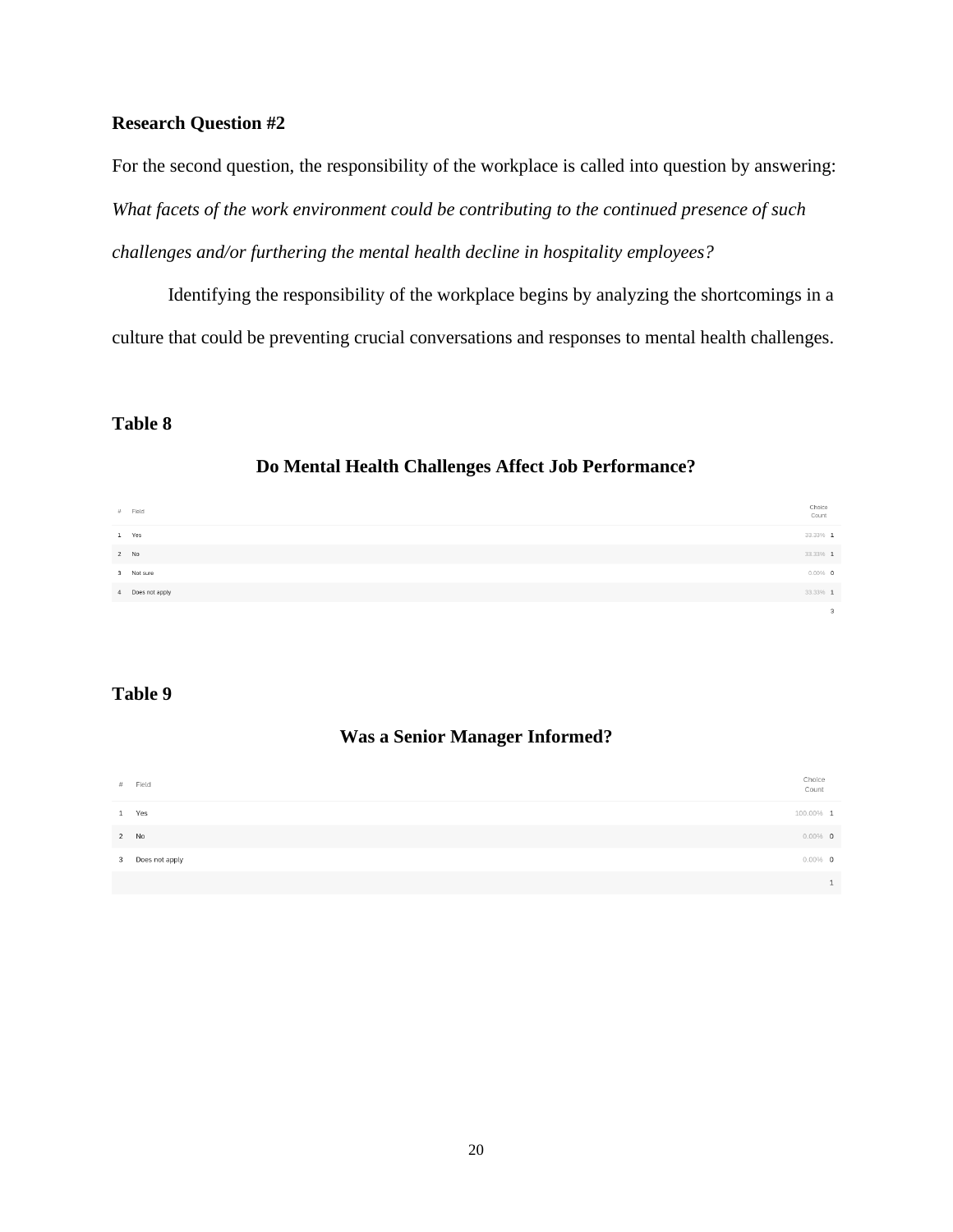| <b>Were You Able to Speak Openly About These Challenges?</b> |  |
|--------------------------------------------------------------|--|
|--------------------------------------------------------------|--|

| # Field          | Choice<br>Count |
|------------------|-----------------|
| Yes<br>1         | 100.00% 1       |
| 2 No             | $0.00\%$ 0      |
| 3 Does not apply | $0.00\%$ 0      |
|                  | $\mathbf{1}$    |

In a survey with 158 recorded responses, the lack of responses on Tables 8, 9, and 10 seem to indicate a deeper problem within the hospitality industry's culture where those with mental health challenges are not comfortable or encouraged to speak about the presence and overall effect on job performance. This can be elaborated by the various defined fears (63.2%) that would prevent an employee from feeling welcomed and supported to speak openly about their mental health; see Table 11 for the breakdown of factors.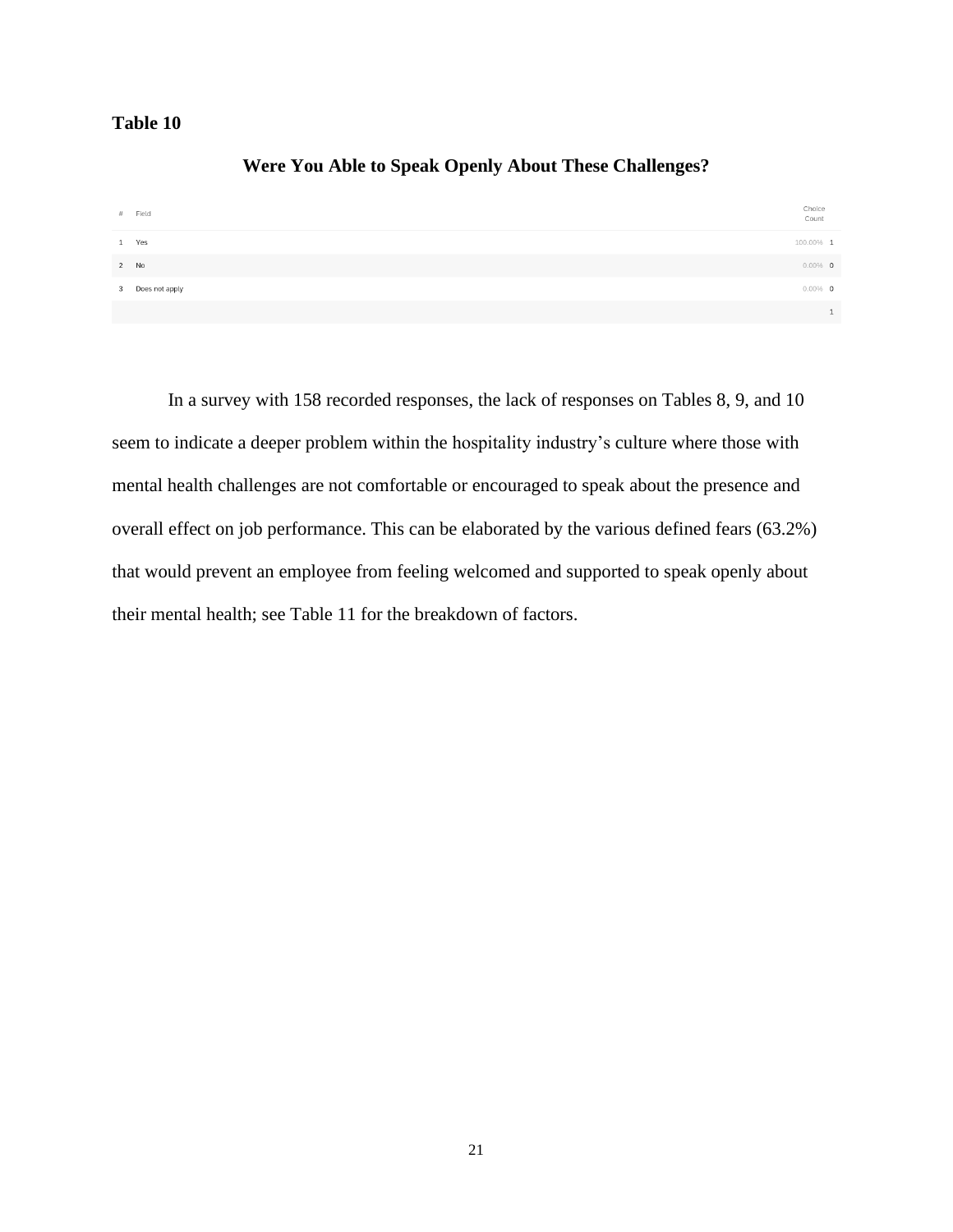

### **What Prevented You from Speaking Openly?**

The availability of and access to health insurance and health provider information constitute a risk to the well-being of hospitality professionals. Whether the reason for a lack of coverage be due to the employer not offering any (23.1%), an employee not qualifying (11.5%), or being too expensive (38.5%), Table 12 emphasizes the fault of employers when it comes to controllable factors.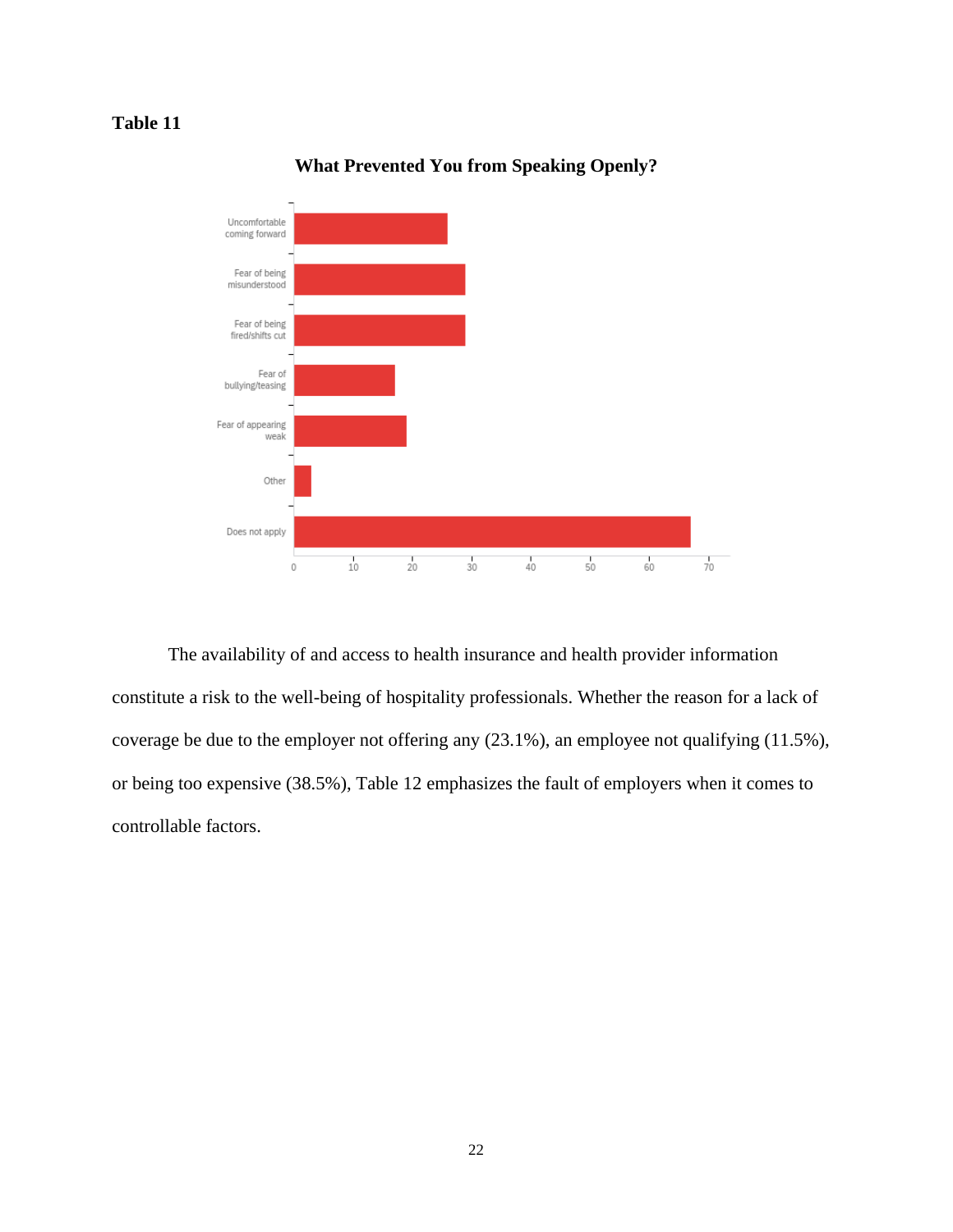

# **Lack of Access to Healthcare Coverage**

### **Table 13**



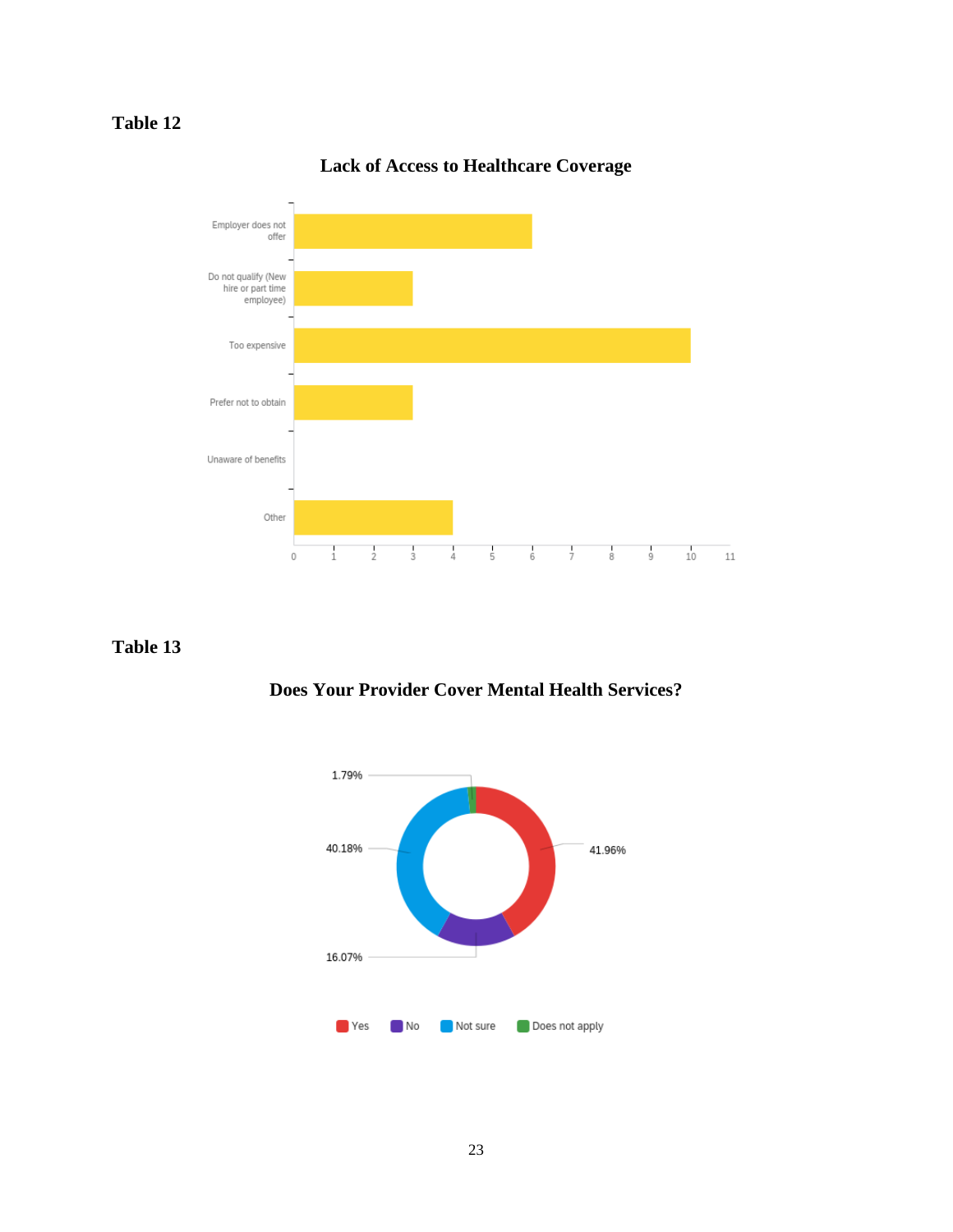Table 13 illuminates the lack of resources and information that is offered by an employerselected plan; the majority of respondents stated that either they did not receive coverage (16.1%) or are unsure if they are covered (40.2%) for these services.

**Frequency of Stress**

### Once in awhile, but not every shift Once in awhile, but only at home Almost every shift Almost every day at home Every shift All day, every day Never  $\frac{1}{5}$  $10\,$  $15\,$  $\frac{1}{35}$  $40$  $\frac{1}{45}$  $\,0\,$  $20$  $25$  $30$

# **Table 14**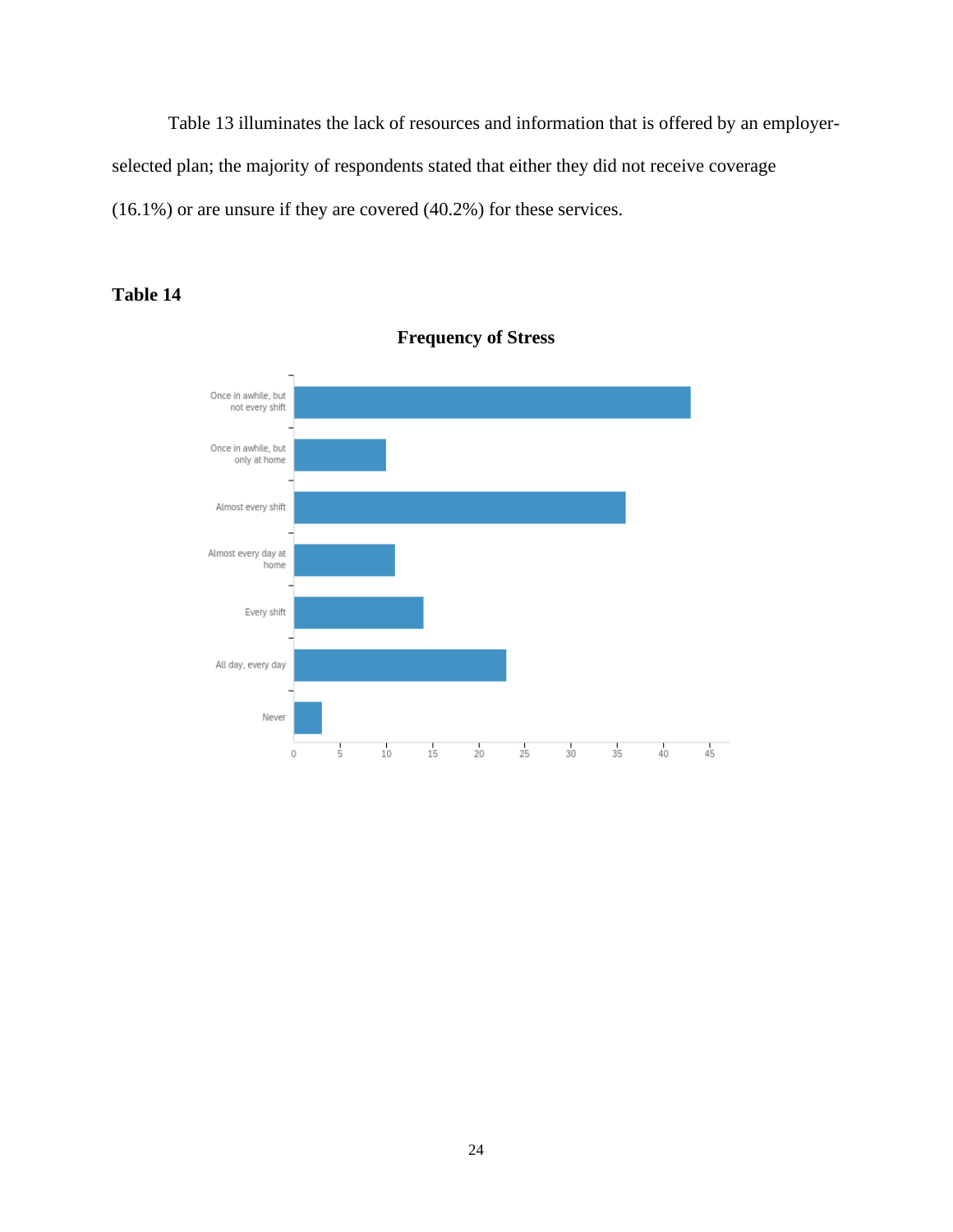

**Causes of Stress**

Based on the survey data in Table 14, very few respondents could say that they never experienced stress (2.1%) while the majority of respondents expressed feeling stressed almost every shift (25.7%), every shift (10%), almost every day at home (7.9%), or all day every day (16.4%) providing an urgency for managers, and the companies they represent, to address their own flaws and an opportunity to indirectly improve the lives of their valued teammates through meaningful initiatives. Table 15 proves that the provided workplace stressors are all at similar levels of significance which advocates for solutions on all fronts.

### **Research Question #3**

The final question evaluates employee receptivity to the potential implementation of change initiatives that would seek to decrease turnover by asking: *Would a company-provided mental*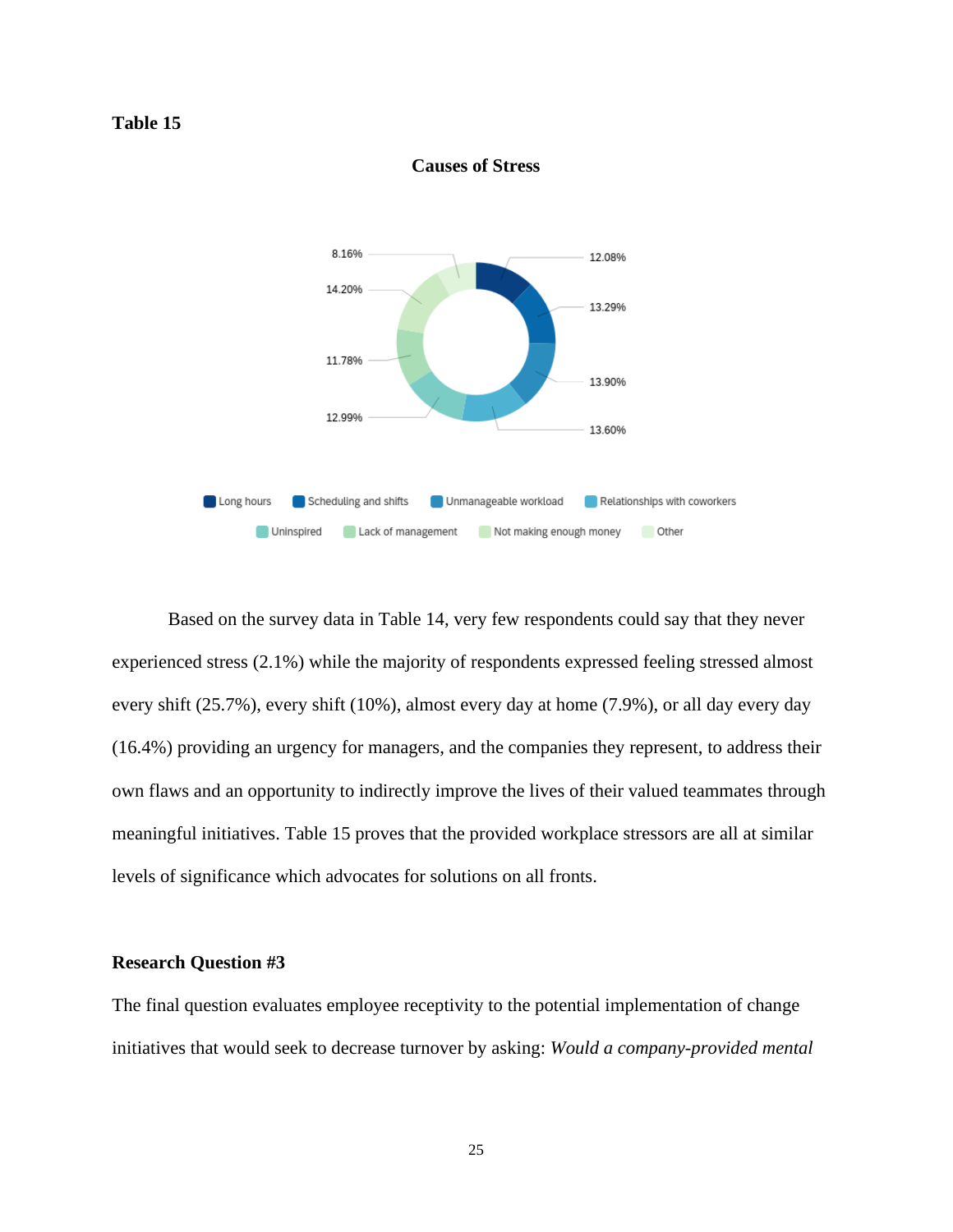*health and wellness program reduce voluntary employee termination; thus, reducing the direct and indirect costs of turnover?* 

Respondents were evaluated on their willingness to participate in a wellness program. Table 16 provides evidence that reception and participation would be overwhelmingly positive, and through the way of a wide-spread employer-provided solution, an opportunity exists to reach those who have dependent factors preventing them from committing to participation.

### **Table 16**



**Willingness to Participate in a Wellness Program**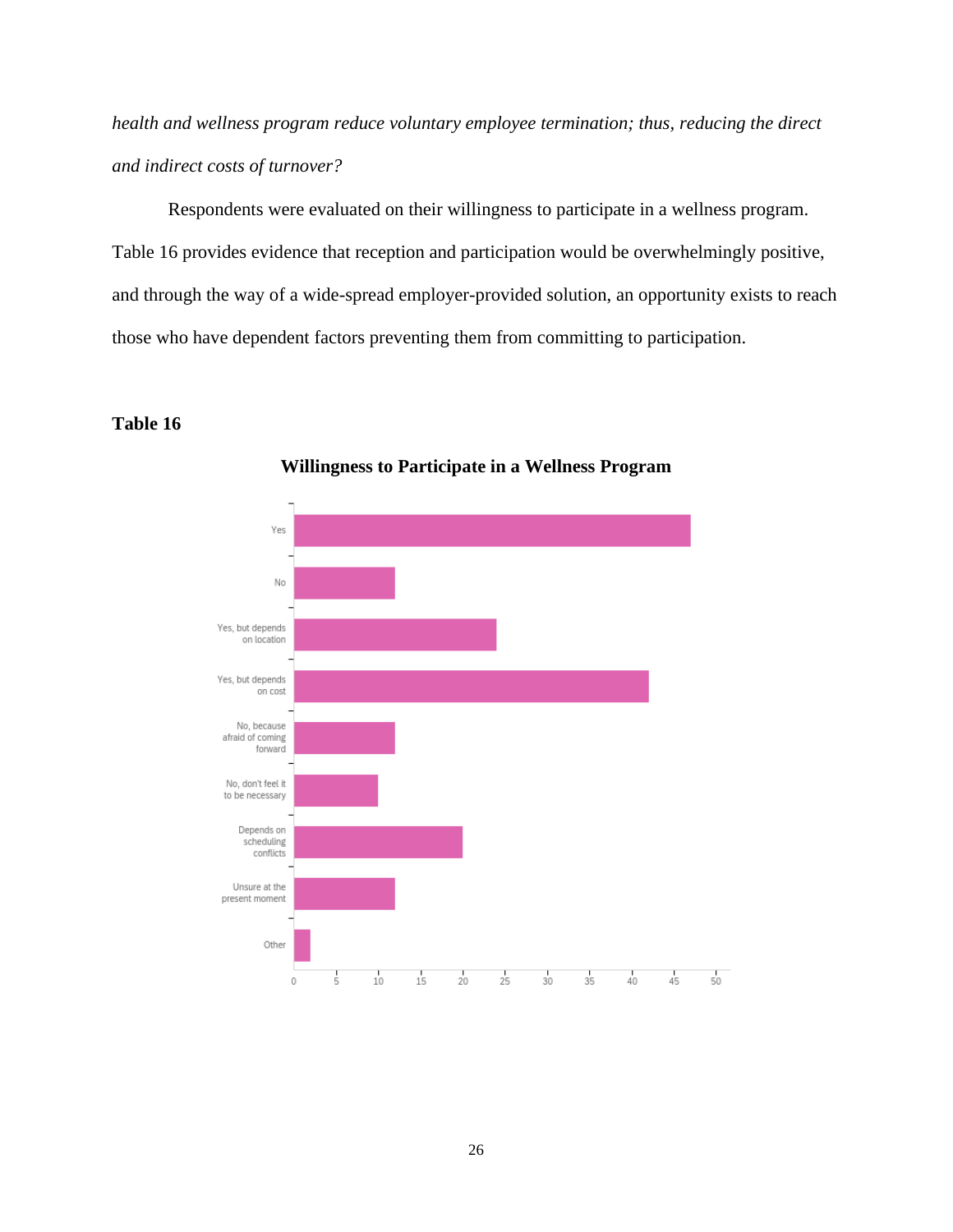To provide insight into how a company might begin to develop solutions to address the presence of mental health challenges in the hospitality industry, Table 17 is provided below to show how respondents elect to manage their stress.





**Ways to Manage Stress**

The greatest frequency of responses falls into the top six methods of managing stress; communication with coworkers, friends, and family, exercise, reading, and meditation are all areas that are addressable from the standpoint of an employer. As an added incentive, respondent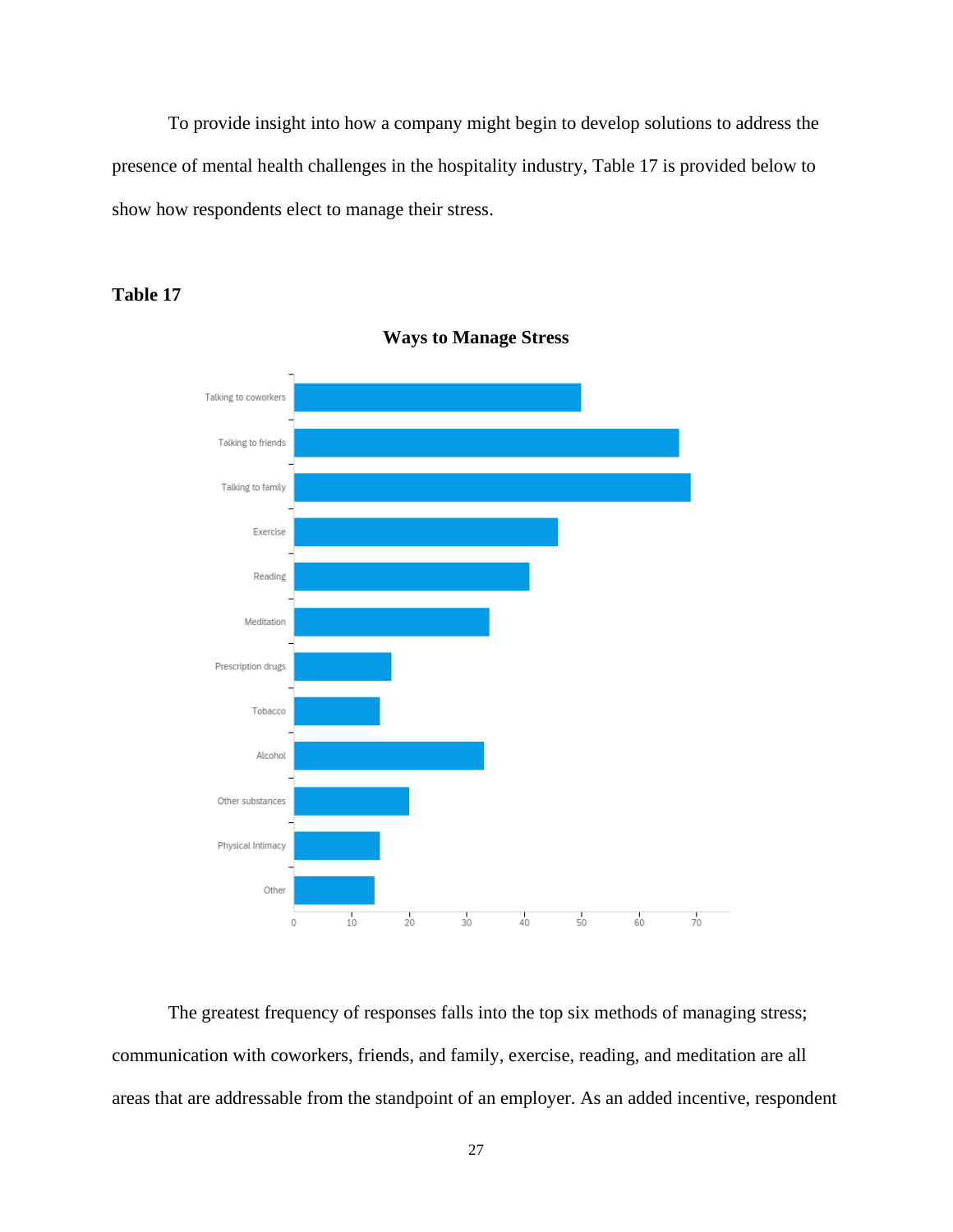reliance on substance use would be expected to decrease by introducing alternative, healthier methods of stress management within the workplace. Reducing stress is expected to lead to greater job satisfaction, improved mental health, and overall lower turnover.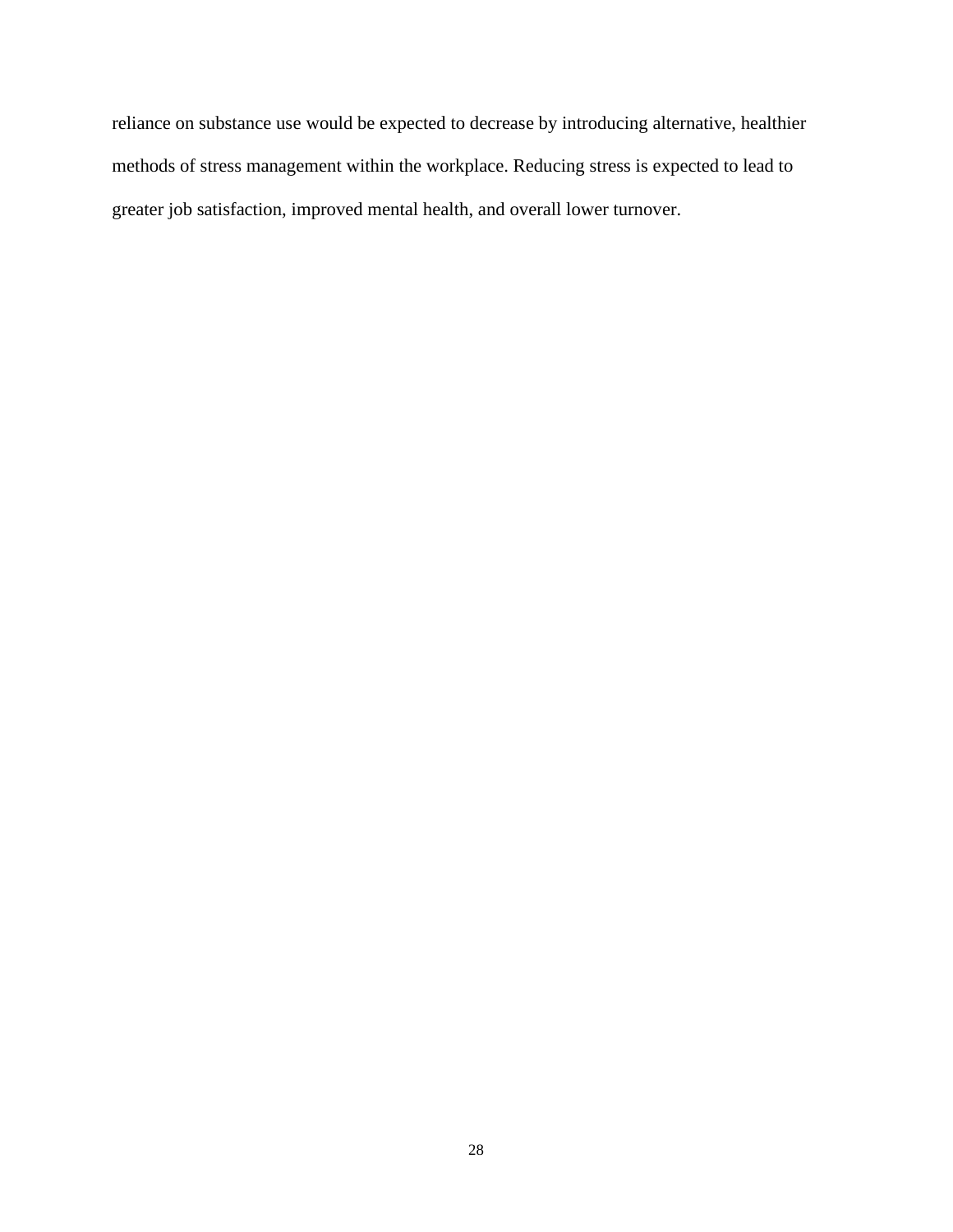#### **CHAPTER 5**

#### **Conclusion**

#### **Summary of Research**

This study analyzed the post-pandemic state of hospitality workers and their mental health for the purpose of drawing attention to the abnormally high presence of hospitality professionals experiencing mental health challenges. Through the insight provided by this study, hospitality companies can better understand and begin to address the needs of their employees in hopes of increasing employee satisfaction and reducing voluntary turnover.

To identify the prevalence of mental health challenges in the hospitality industry, determine the root causes and risk factors in the workplace, and confirm receptivity to a series of new initiatives, research obtained from a grant-supported questionnaire was incorporated to support the trends outlined in the literature review found in Chapter 2.

#### **Interpretation of Findings**

One of the most telling statistics within the entire questionnaire followed a survey question inquiring about a respondent's views on the existence of mental health challenges in the workplace. For this particular question, 95% of respondents identified at least some level of existence within the workplace ranging anywhere from minor to serious in severity, and 68.79% of respondents possessed knowledge of a specific coworker battling with mental health challenges.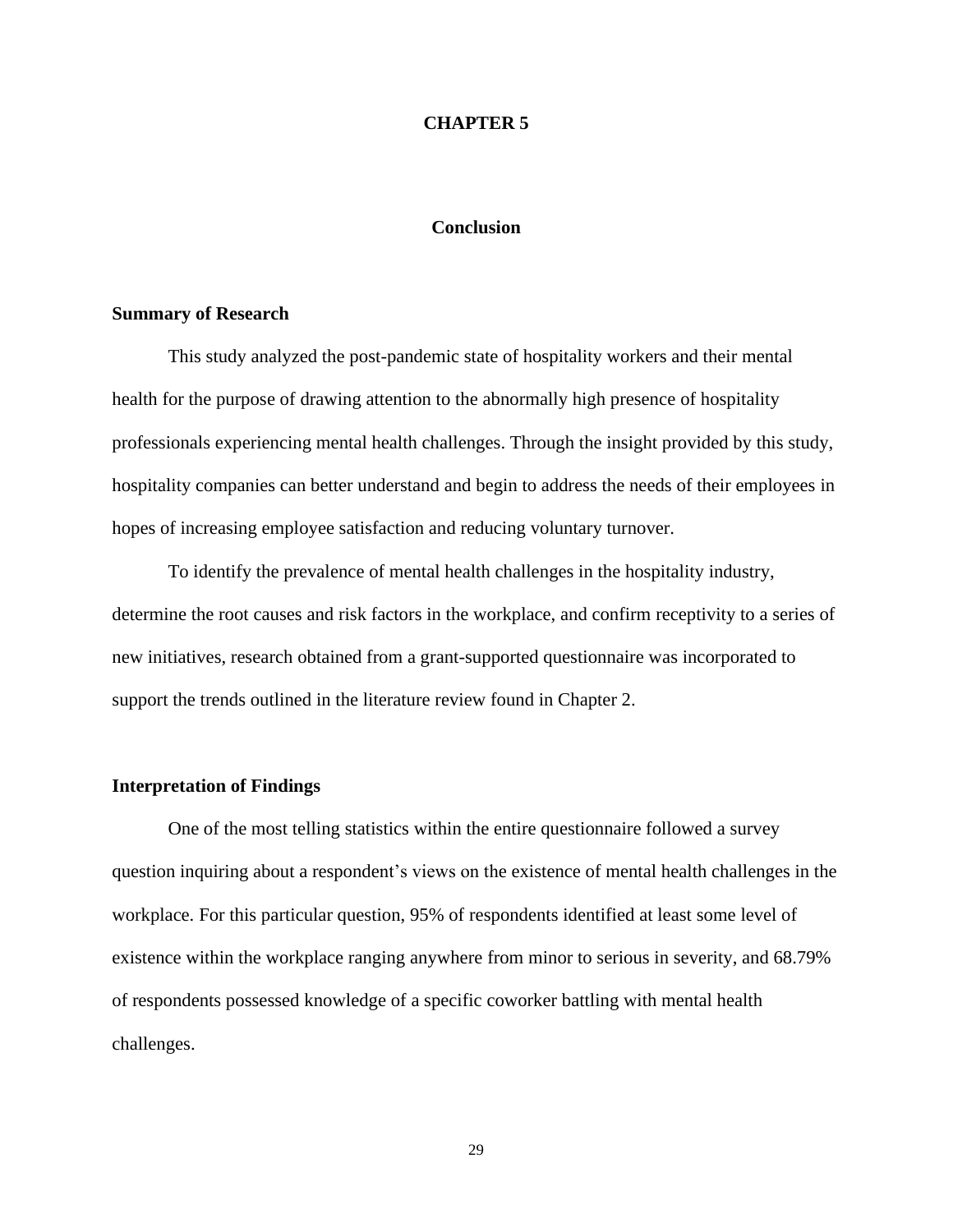In another set of statistics inquiring about the effect of mental health challenges on job performance, the informing of a senior manager, and the ability to speak openly about such challenges, less than 3% of survey participants provided an answer to any one of these questions which supports the theory that honest conversations about mental health are not commonplace in this industry. There is evidence for the culture of fear that has room to exist within these organizations, and suppressing these feelings serves to damage an organization in the long-term by instead promoting a culture of turnover rather than a culture of honesty, transparency, and respect.

As another key contributor to mental health decline in hospitality workers, the causes of stress were evaluated as being related to multiple areas such as long hours, scheduling and shift issues, an unmanageable workload, relationships and coworkers, not making enough money, a lack of inspiration, and as an overarching theme, a lack of management.

In evaluating receptivity among survey participants to a work-sponsored program aimed at addressing mental health, 62.43% of respondents gave a definitive "yes" to participating as long as location and cost would not be barriers. Another 23.2% gave an excuse for not participating that would be possible to address through changes in the workplace culture and attitude towards mental health.

All survey findings offer a sense of legitimacy and urgency to the presented challenge of addressing mental health in the hospitality industry; evidence exists that suggests the workplace in and of itself is guilty, to some degree, of exacerbating these challenges through a lack of participation in the well-being of the friendly faces that drive the industry, but the most promising finding is that the overwhelming majority of hospitality workers are willing to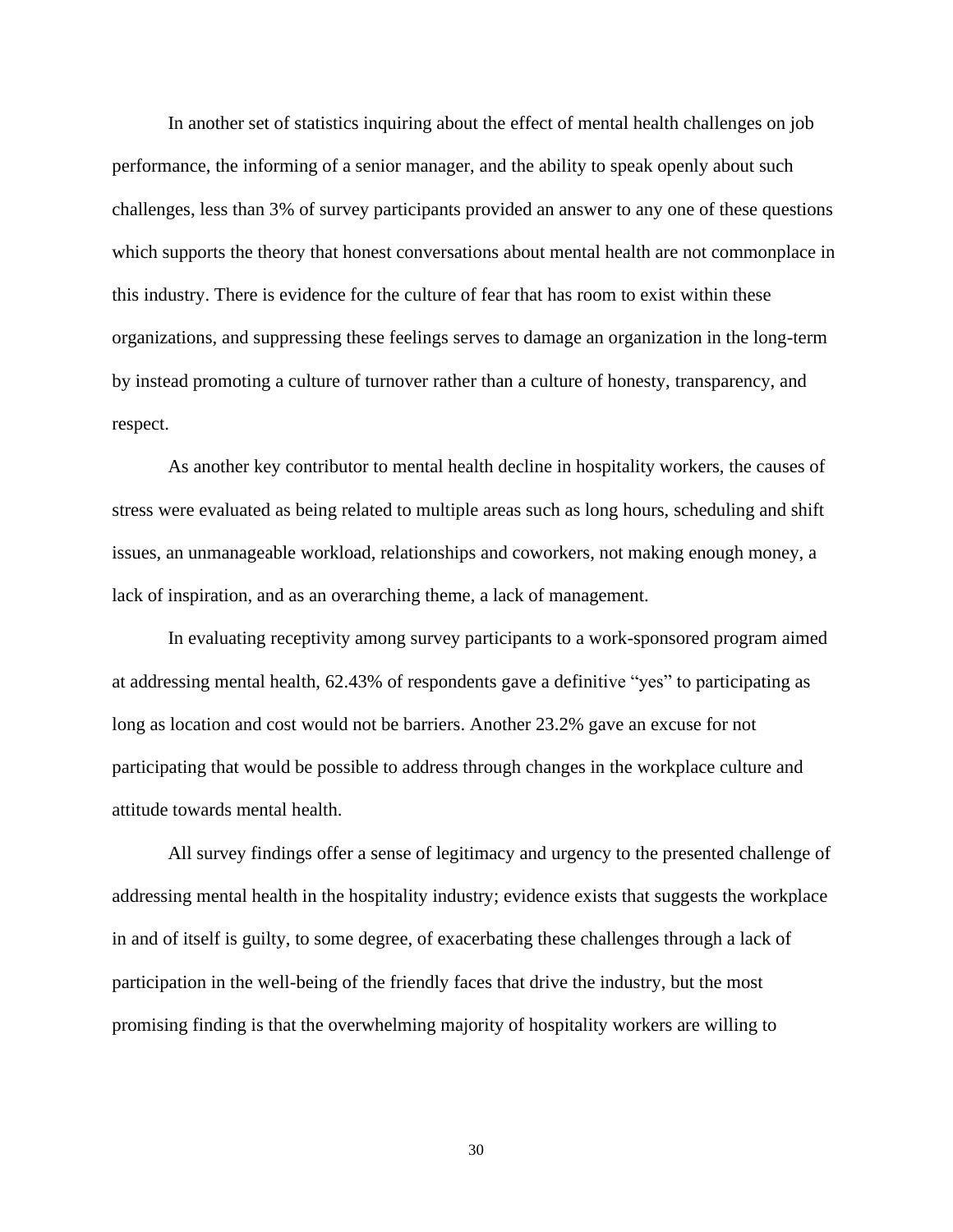participate in company-sponsored initiatives that would improve the organizational culture and ultimately reduce turnover.

#### **Recommendations**

Supported by the research of this thesis, hospitality employers would benefit significantly by staking interest in the well-being of their talent. There are multiple ways employers can approach the challenge; many involve little to no costs when management chooses to leverage its resources and leadership influence, but even for the potential programs that could incur a cost, this cost would be minuscule when comparing to the cost of a damaged culture and should be viewed as an investment in the future prosperity of the industry. Selected solutions will vary based on a company's available resources, and the proposed solutions that will follow must be applied to a company's wellness plan and management training on a best-fit basis.

Change leaders should begin by addressing the culture of hospitality organizations. The culture of silence that exists when it comes to mental health challenges cannot go unnoticed. Leaders need to promote an environment that welcomes honest conversations with those who have existing challenges that subconsciously produce real outcomes for the company. Supporting an open-door policy will encourage communication and emphasized assurances will protect employees from retaliation and maintain confidentiality when needed. Shifting the way management and staff perceive mental health challenges will produce an environment built on trust, honesty, and results. Educating staff in available resources within and outside of insurance plans is a level of attentiveness that will be appreciated by employees and ensure that they are knowledgeable about the options available to them should a difficult season arise.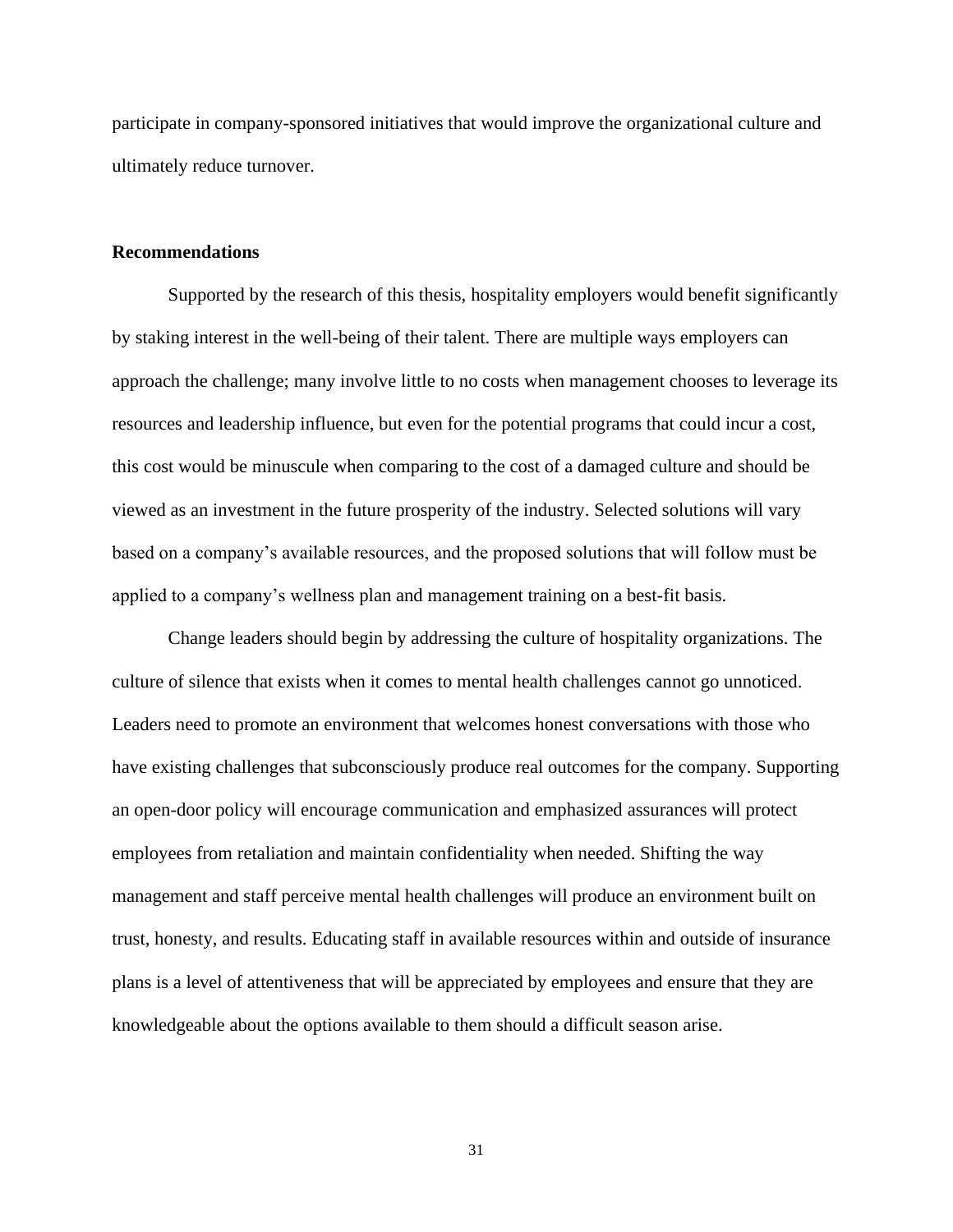For the application of this specific thesis, hotels possess a multitude of resources that could be offered to employees at little or no cost. Exercise rooms, swimming pools, hot tubs, and spas are just a few common resources that management can leverage in making available to their off-duty staff during non-peak and overnight hours. Participation in these activities provide multiple ways to offset the effects of a stressful work environment by promoting a healthy, natural approach to the challenge that, theoretically, should lead to a decreased reliance on substances to manage such issues. Managers can utilize their budgets to provide a fun, regularly scheduled team activity that incorporates team building and well-being such as bringing in a yoga or dance instructor to the property. Team meals can also be offered to provide a time for fellowship and communication. Regardless of the specific approach, creating an environment that allows teammates to have fun and memorable experiences with one another will build a culture that provides the same experiences to the guests.

In repairing the turnover culture of hospitality workplaces, other affected areas can begin to heal such as the long shifts and scheduling inconsistencies that result from staffing shortages and cause an added level of stress and job dissatisfaction. By committing to the needs and satisfaction of employees first, the desired guest satisfaction can be attained all while increasing the commitment of employees and guests alike to a specific hospitality company.

#### **Recommendations for Further Research**

In this study, the primary goal was to develop a surface-level view of the presence of mental health challenges in the hospitality industry's workforce, determine some of the root causes of these challenges within the workplace, and provide recommendations for addressing the existing turnover culture. Organizational culture is representative of the inputs at the top of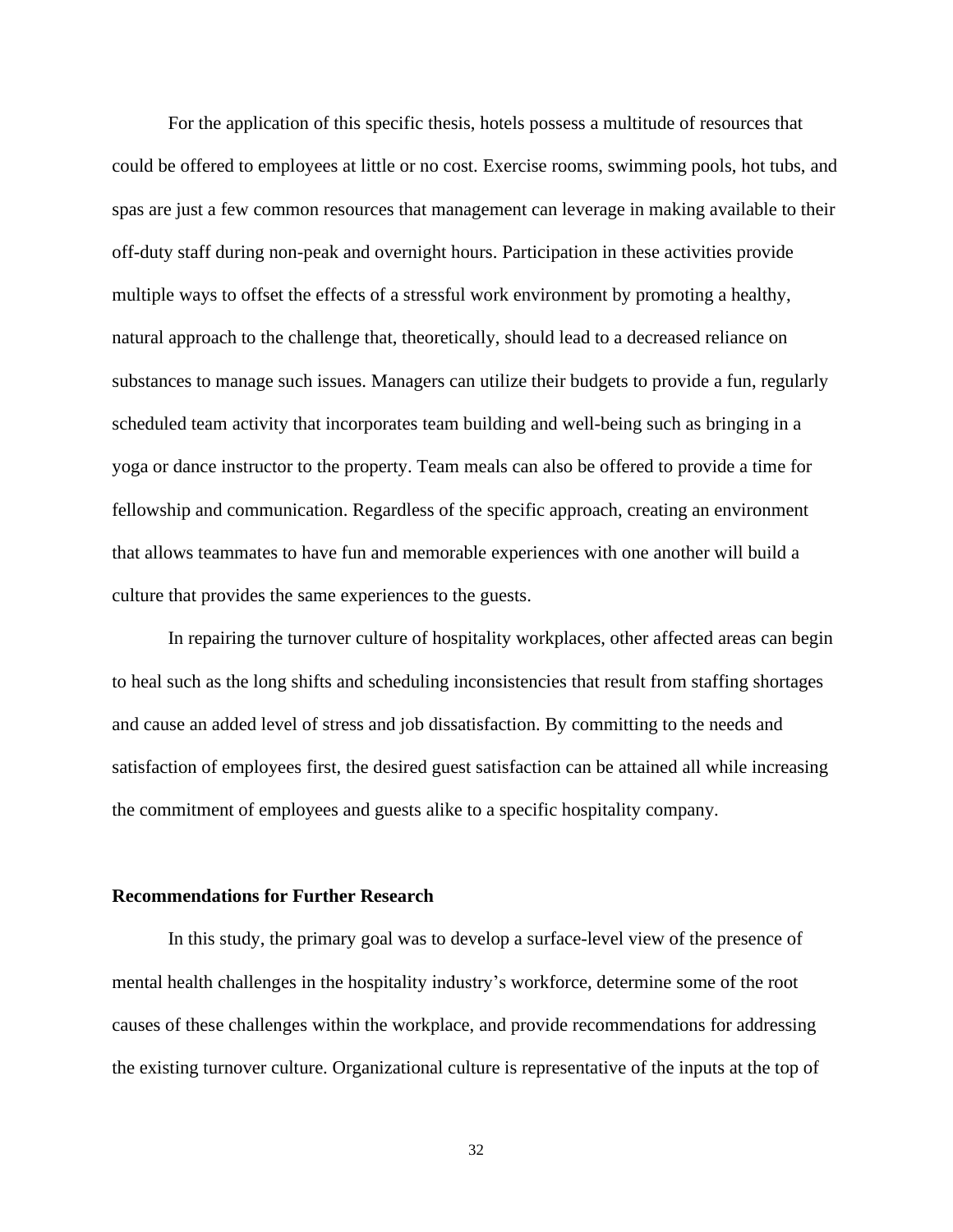the hierarchy; these begin at the corporate level and trickle down to human resources and eventually to the management that are responsible for leading hospitality professionals. The potential for further research exists in a study over the corporate decision making that influences the leadership style of managers who are responsible for serving as champions of an organization's culture. This information would be vital to leaders of organizational change management, and it would pave the way for better understanding the inputs at the top that create desirable results at the bottom of the hierarchy.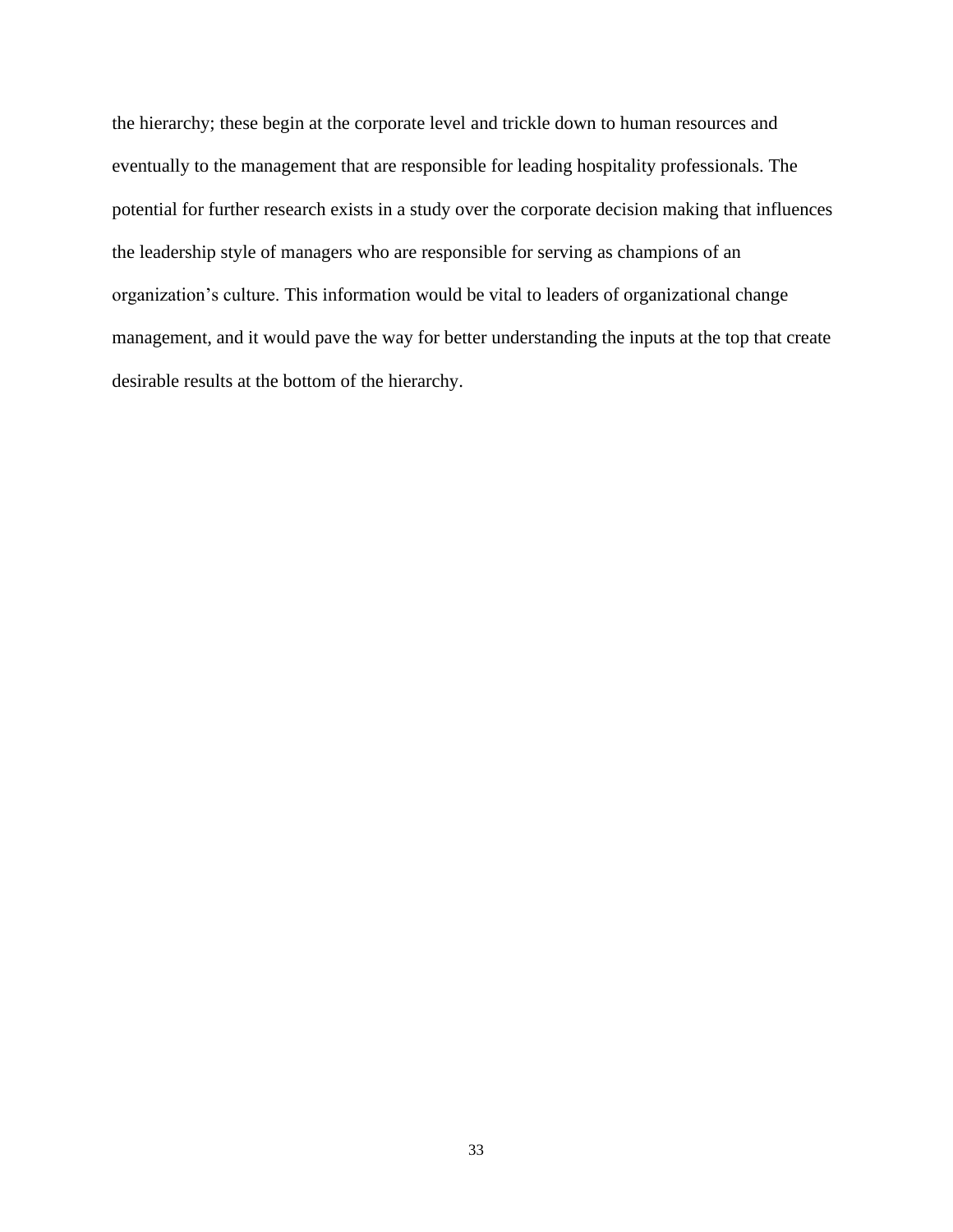### **References**

- Aguiar-Quintana, T., Nguyen, T. H. H., Araujo-Cabrera, Y., & Sanabria-Díaz, J. M. (2021). Do job insecurity, anxiety and depression caused by the COVID-19 pandemic influence hotel employees' self-rated task performance? The moderating role of employee resilience. *International Journal of Hospitality Management*, 94, 102868.
- AlBattat, A. R., Som, A. P. M., & Helalat, A. S. (2014). Higher dissatisfaction higher turnover in the hospitality industry. *International Journal of Academic Research in Business and Social Sciences*, 4(2).
- Bajrami, D. D., Terzić, A., Petrović, M. D., Radovanović, M., Tretiakova, T. N., & Hadoud, A. (2021). Will we have the same employees in hospitality after all? The impact of COVID-19 on employees' work attitudes and turnover intentions. *International Journal of Hospitality Management*, 94, 102754.
- Brand, S., Hermann, B., Muheim, F., Beck, J., & Holsboer-Trachsler, E. (2008). Sleep patterns, work, and strain among young students in hospitality and tourism. *Industrial health*, 46(3), 199-209.
- Chikwe, A. C. (2009). The impact of employee turnover: the case of leisure, tourism and hospitality industry. *Consortium Journal of Hospitality & Tourism*, 14(1).
- Cicerale, V. (2020, April 25). Turnover Rates in the Hospitality Industry and the FactorsTurnover Rates in the Hospitality Industry and the Factors Contributing to Employee Loss or RetentionContributing to Employee Loss or Retention. ScholarsArchive@JWU. Retrieved April 10, 2022, from https://scholarsarchive.jwu.edu/cgi/viewcontent.cgi?article=1004&context=hosp\_graduate
- Deery, M. A., & Shaw, R. N. (1999). An investigation of the relationship between employee turnover and organizational culture. *Journal of hospitality & tourism research*, 23(4), 387- 400.
- EHL Insights. (n.d.). Hospitality industry: All your questions answered. Hospitality News & Business Insights by EHL. Retrieved April 10, 2022, from https://hospitalityinsights.ehl.edu/hospitality-industry
- Goforth, A. (2021, September 8). Industries hit the hardest by Covid or ever thought about a government job? BenefitsPRO. Retrieved April 10, 2022, from https://www.benefitspro.com/2021/09/08/industries-hit-the-hardest-by-covid-or-everthought-about-a-government-job/?slreturn=20220127223738
- Hewagama, G., Boxall, P., Cheung, G., & Hutchison, A. (2019). Service recovery through empowerment? HRM, employee performance and job satisfaction in hotels. *International Journal of Hospitality Management,* 81, 73-82.